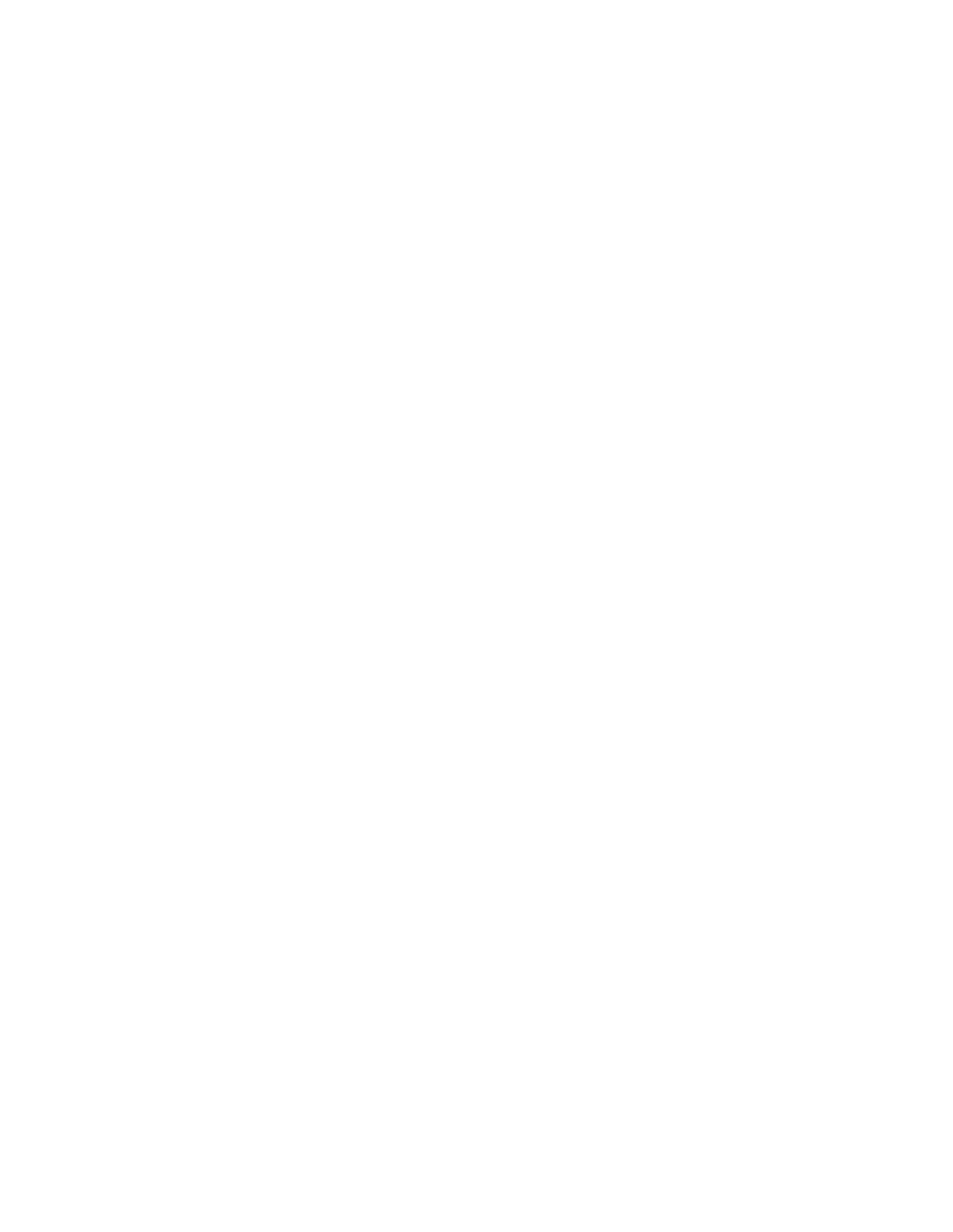# **Table of Contents**

| 16 |
|----|
|    |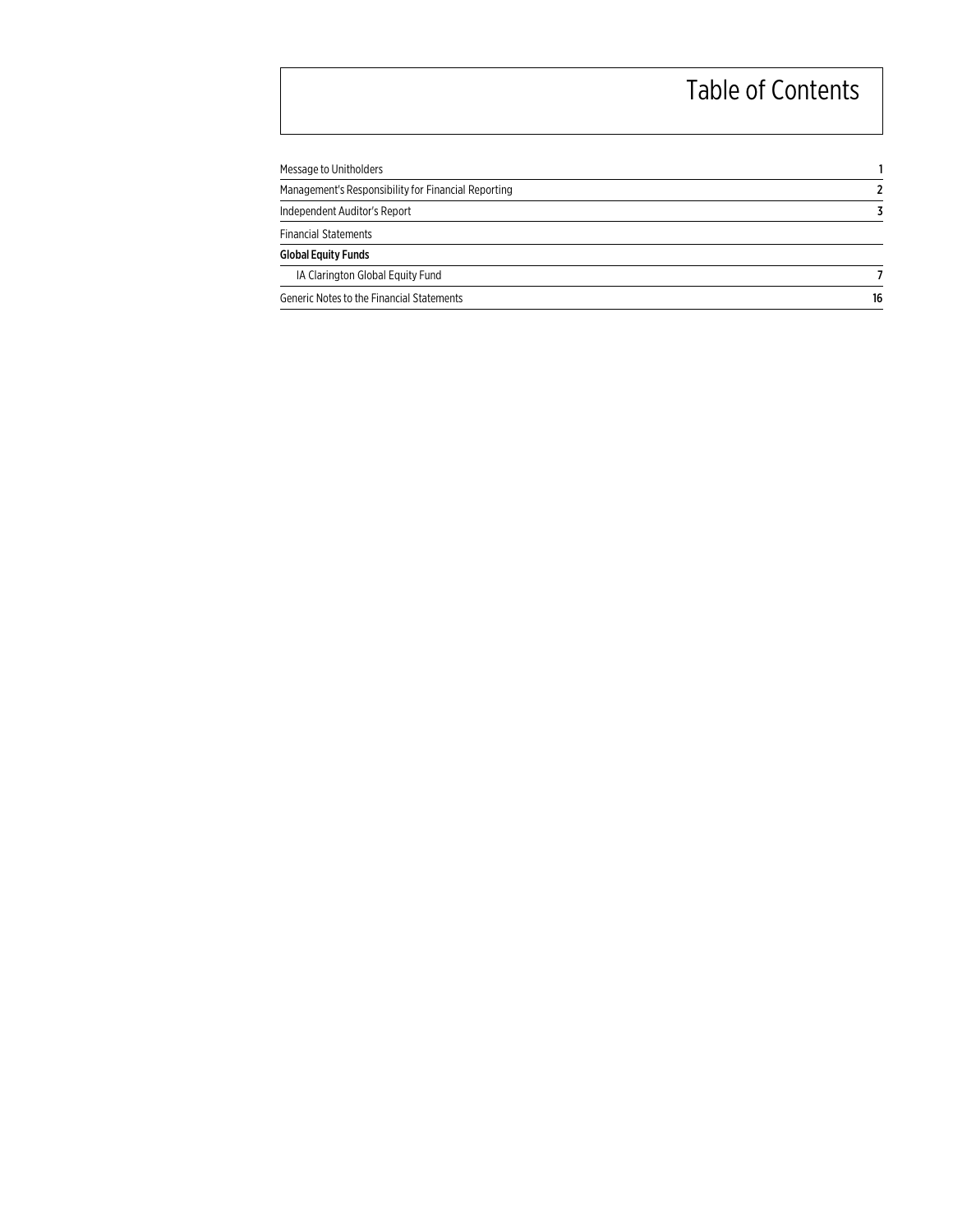## **Message to Unitholders**

**. Dear Investor:** 

We are pleased to enclose the 2022 annual report for IA Clarington Mutual Funds. The accompanying financial statements **contain important information about your investment for the period ended March 31, 2022.** 

**. We thank you for your ongoing trust and are committed to providing you with active management solutions that continue to serve your needs.** 

**Should you have any questions or require further information, please contact your Financial Advisor, the IA Clarington Client Services Team at 1.800.530.0204, or visit our website at: www.iaclarington.com.** 

**Sincerely,** 

Adam Ellett

**Adam Elliott Chief Executive Officer**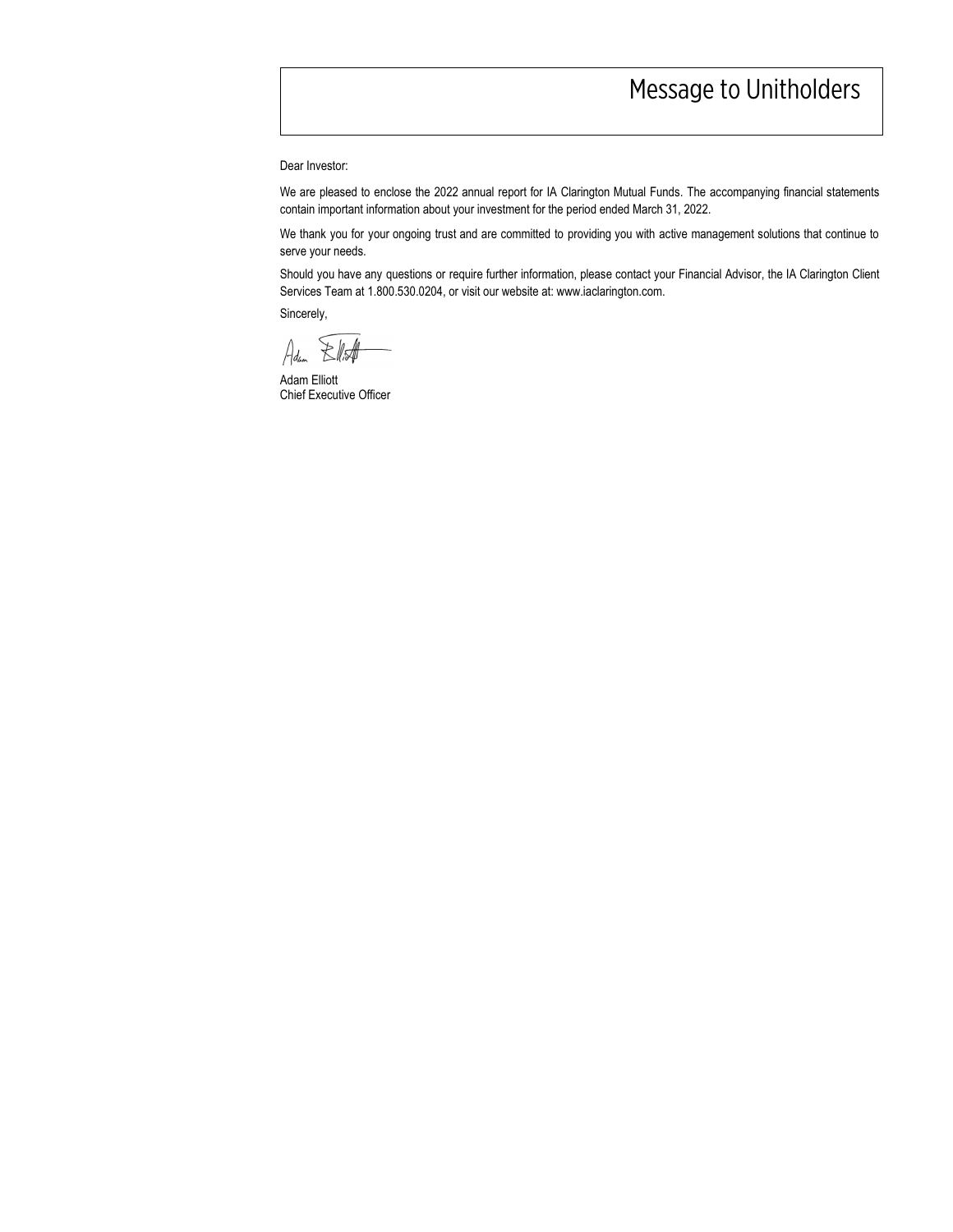## **. Management's Responsibility for Financial Reporting**

**The accompanying financial statements have been prepared by IA Clarington Investments Inc., the Manager of the Fund and approved by the board of directors of the Manager. The Manager is responsible for the information and representations contained in these financial statements and other sections of this report.** 

**The Manager has maintained appropriate processes to ensure that relevant and reliable financial information is produced. The financial statements have been prepared in accordance with International Financial Reporting Standards (IFRS) and include certain amounts that are based on estimates and judgements. The significant accounting policies which management believes are appropriate for the Fund are described in Generic Note 3 to the Financial Statements.** 

**The Board is responsible for oversight of the financial reporting process and for reviewing and approving the financial statements of the Fund. The Board also reviews the adequacy of internal controls over the financial reporting process, auditing matters and financial reporting issues with management and the external auditors.** 

Adam

**Adam Elliott Chief Executive Officer** 

**. June 02, 2022** 

**Nancy Cappadocia Chief Financial Officer**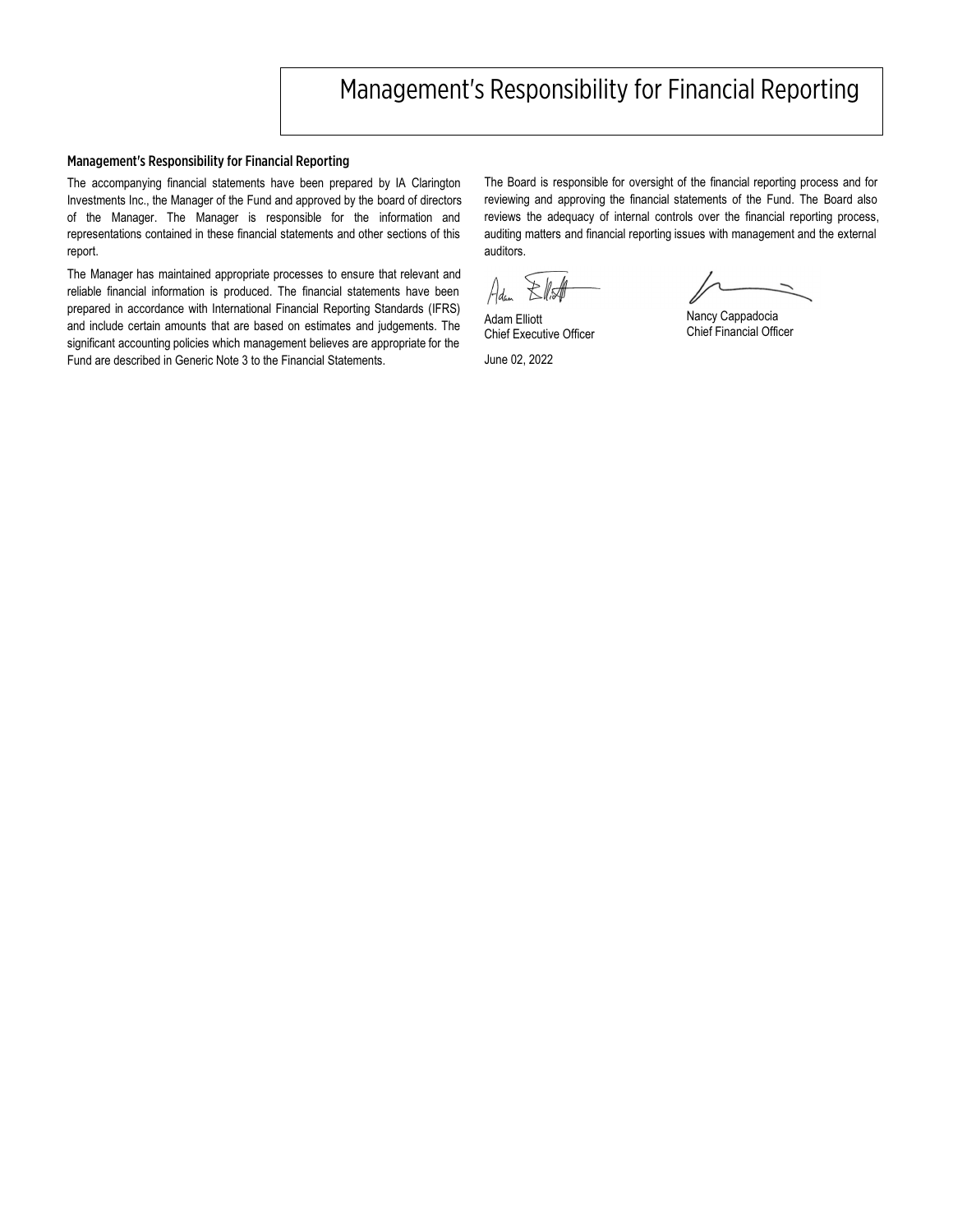

## **Independent auditor's report**

**To the Unitholders and Trustee of** 

**IA Clarington Canadian Dividend Fund IA Clarington Canadian Small Cap Fund IA Clarington Core Plus Bond Fund IA Clarington Floating Rate Income Fund IA Clarington Global Equity Exposure Fund IA Clarington Global Equity Fund IA Clarington Global Risk-Managed Income Portfolio IA Clarington Global Value Fund IA Clarington Inhance Balanced SRI Portfolio IA Clarington Inhance Bond SRI Fund IA Clarington Inhance Conservative SRI Portfolio IA Clarington Inhance Global Equity SRI Fund IA Clarington Inhance Growth SRI Portfolio IA Clarington Inhance High Growth SRI Portfolio IA Clarington Inhance Moderate SRI Portfolio (formerly IA Clarington Inhance Conservative SRI Portfolio) IA Clarington Inhance Monthly Income SRI Fund IA Clarington Loomis Global Allocation Fund IA Clarington Loomis Global Equity Opportunities Fund IA Clarington Loomis Global Multisector Bond Fund IA Clarington Loomis U.S. All Cap Growth Fund IA Clarington Money Market Fund IA Clarington Monthly Income Balanced Fund IA Clarington Strategic Corporate Bond Fund IA Clarington Strategic Equity Income Fund IA Clarington Strategic Income Fund IA Clarington Target Click 2025 Fund IA Clarington Target Click 2030 Fund IA Clarington U.S. Dividend Growth Fund IA Clarington U.S. Dollar Floating Rate Income Fund IA Clarington U.S. Equity Currency Neutral Fund IA Wealth Balanced Portfolio IA Wealth Conservative Portfolio IA Wealth Core Bond Pool IA Wealth Enhanced Bond Pool IA Wealth Growth Portfolio IA Wealth High Growth Portfolio IA Wealth Moderate Portfolio** 

**(individually, a Fund)**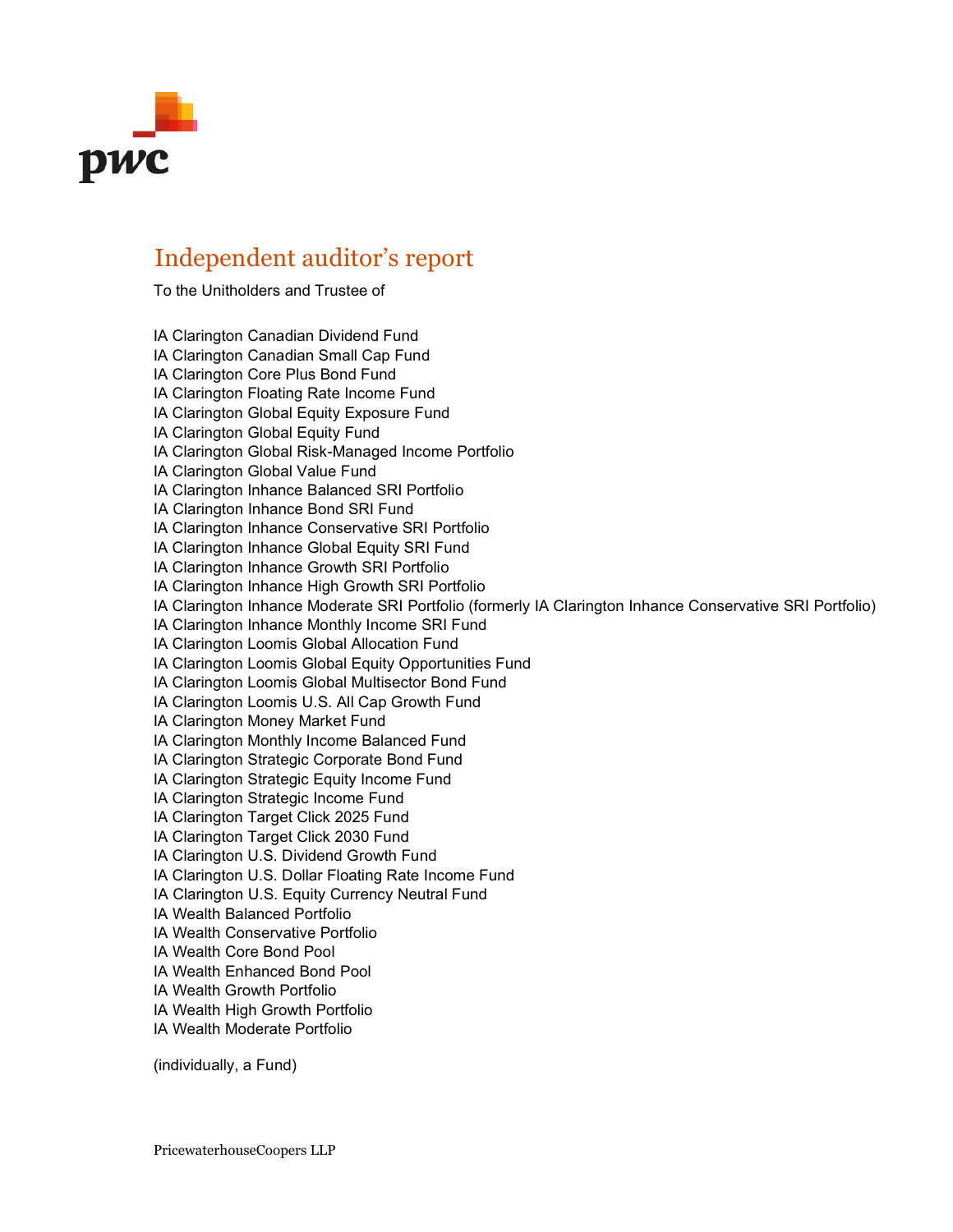

**PwC Tower, 18 York Street, Suite 2600, Toronto, Ontario, Canada M5J 0B2 T: +1 416 863 1133, F: +1 416 365 8215** 

**"PwC" refers to PricewaterhouseCoopers LLP, an Ontario limited liability partnership.** 

### **Our opinion**

**In our opinion, the accompanying March 31, 2022 financial statements of each Fund present fairly, in all material respects, the financial position of each Fund, its financial performance and its cash flows as at and for the periods indicated in note 1b) in accordance with International Financial Reporting Standards (IFRS) as issued by the International Accounting Standards Board (IFRS).** 

#### **What we have audited**

**The financial statements of each Fund comprise:** 

- **the statements of financial position as at the period-end dates indicated in note 1b);**
- **the statements of comprehensive income for the periods indicated in note 1b); •**
- **the statements of changes in net assets attributable to holders of redeemable units for the periods indicated in note 1b); •**
- **the statements of cash flows for the periods indicated in note 1b); and**
- **the notes to the financial statements, which include significant accounting policies and other explanatory information. •**

### **Basis for opinion**

**responsibilities under those standards are further described in the** *Auditor's responsibilities for the audit of the financial statements*  **section of our report. We conducted our audit in accordance with Canadian generally accepted auditing standards. Our** 

**We believe that the audit evidence we have obtained is sufficient and appropriate to provide a basis for our opinion.** 

#### **Independence**

**We are independent of each Fund in accordance with the ethical requirements that are relevant to our audit of the financial statements in Canada. We have fulfilled our other ethical responsibilities in accordance with these requirements.** 

### **Other information**

**Management is responsible for the other information of each Fund. The other information comprises the Annual Management Report of Fund Performance of each Fund.** 

**Our opinion on the financial statements does not cover the other information and we do not express any form of assurance conclusion thereon.** 

**In connection with our audit of the financial statements of each Fund, our responsibility is to read the other with the financial statements of each Fund or our knowledge obtained in the audit, or otherwise appears to be information identified above and, in doing so, consider whether the other information is materially inconsistent materially misstated.**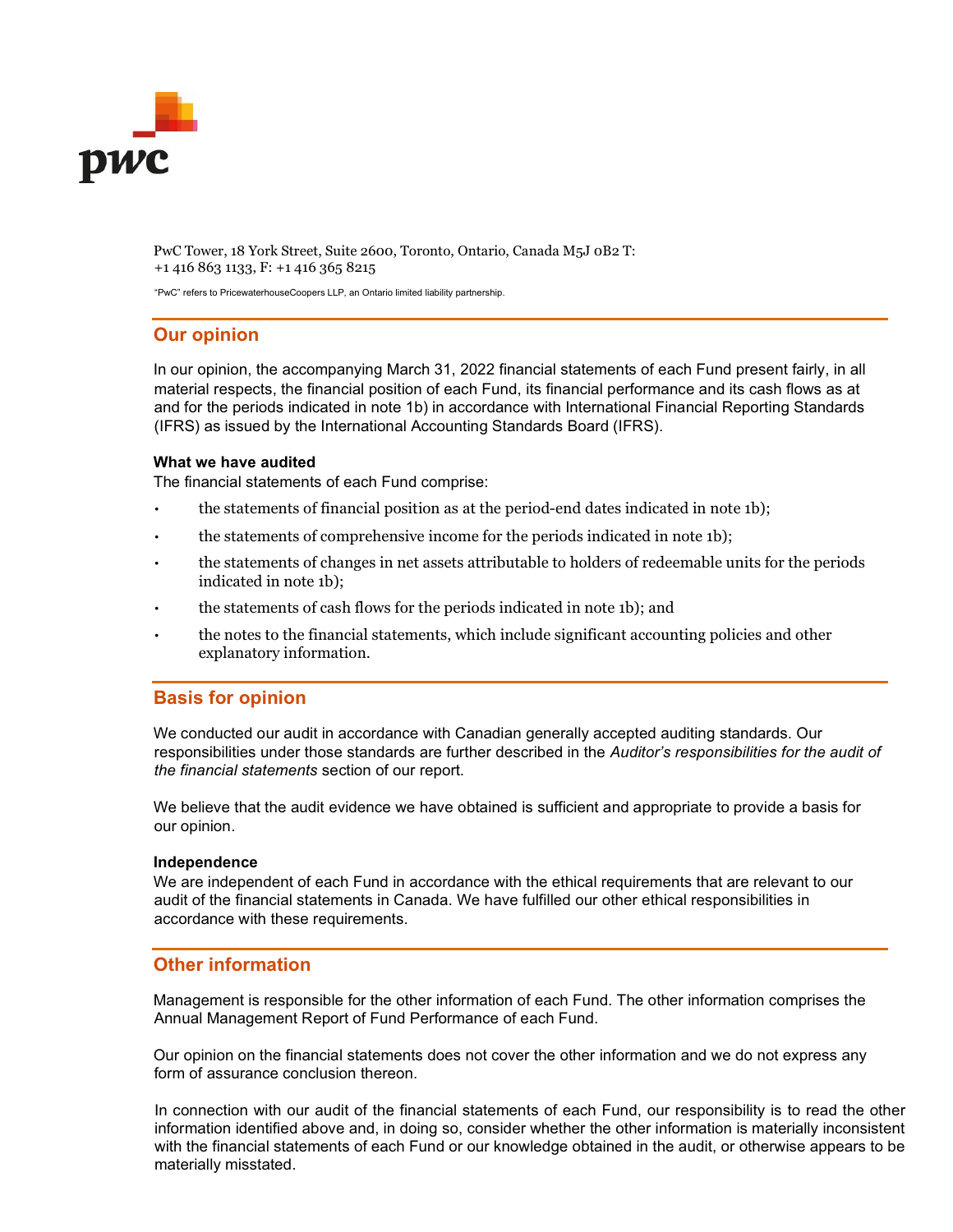

**If, based on the work we have performed, we conclude that there is a material misstatement of this other information, we are required to report that fact. We have nothing to report in this regard.** 

### **Responsibilities of management and those charged with governance for the financial statements**

**Fund in accordance with IFRS, and for such internal control as management determines is necessary to enable the preparation of financial statements that are free from material misstatement, whether due to Management is responsible for the preparation and fair presentation of the financial statements of each fraud or error.** 

**In preparing the financial statements, management is responsible for assessing the ability of each Fund to continue as a going concern, disclosing, as applicable, matters related to going concern and using the going concern basis of accounting unless management either intends to liquidate any Fund or to cease operations, or has no realistic alternative but to do so.** 

**Those charged with governance are responsible for overseeing the financial reporting process of each Fund.** 

### **Auditor's responsibilities for the audit of the financial statements**

**Our objectives are to obtain reasonable assurance about whether the financial statements as a whole for each Fund are free from material misstatement, whether due to fraud or error, and to issue an auditor's guarantee that an audit conducted in accordance with Canadian generally accepted auditing standards are considered material if, individually or in the aggregate, they could reasonably be expected to influence report that includes our opinion. Reasonable assurance is a high level of assurance, but is not a will always detect a material misstatement when it exists. Misstatements can arise from fraud or error and the economic decisions of users taken on the basis of the financial statements of each Fund.** 

**As part of an audit in accordance with Canadian generally accepted auditing standards, we exercise professional judgment and maintain professional skepticism throughout the audit. We also:** 

- **whether due to fraud or error, design and perform audit procedures responsive to those risks, and obtain audit evidence that is sufficient and appropriate to provide a basis for our opinion. The risk of as fraud may involve collusion, forgery, intentional omissions, misrepresentations, or the override of • Identify and assess the risks of material misstatement of the financial statements of each Fund, not detecting a material misstatement resulting from fraud is higher than for one resulting from error, internal control.**
- **that are appropriate in the circumstances, but not for the purpose of expressing an opinion on the • Obtain an understanding of internal control relevant to the audit in order to design audit procedures effectiveness of the internal control of each Fund.**
- **Evaluate the appropriateness of accounting policies used and the reasonableness of accounting estimates and related disclosures made by management.**
- **Conclude on the appropriateness of management's use of the going concern basis of accounting and, conditions that may cast significant doubt on the ability of each Fund to continue as a going concern. If we conclude that a material uncertainty exists, we are required to draw attention in our auditor's • based on the audit evidence obtained, whether a material uncertainty exists related to events or report to the related disclosures in the financial statements of each Fund or, if such disclosures are**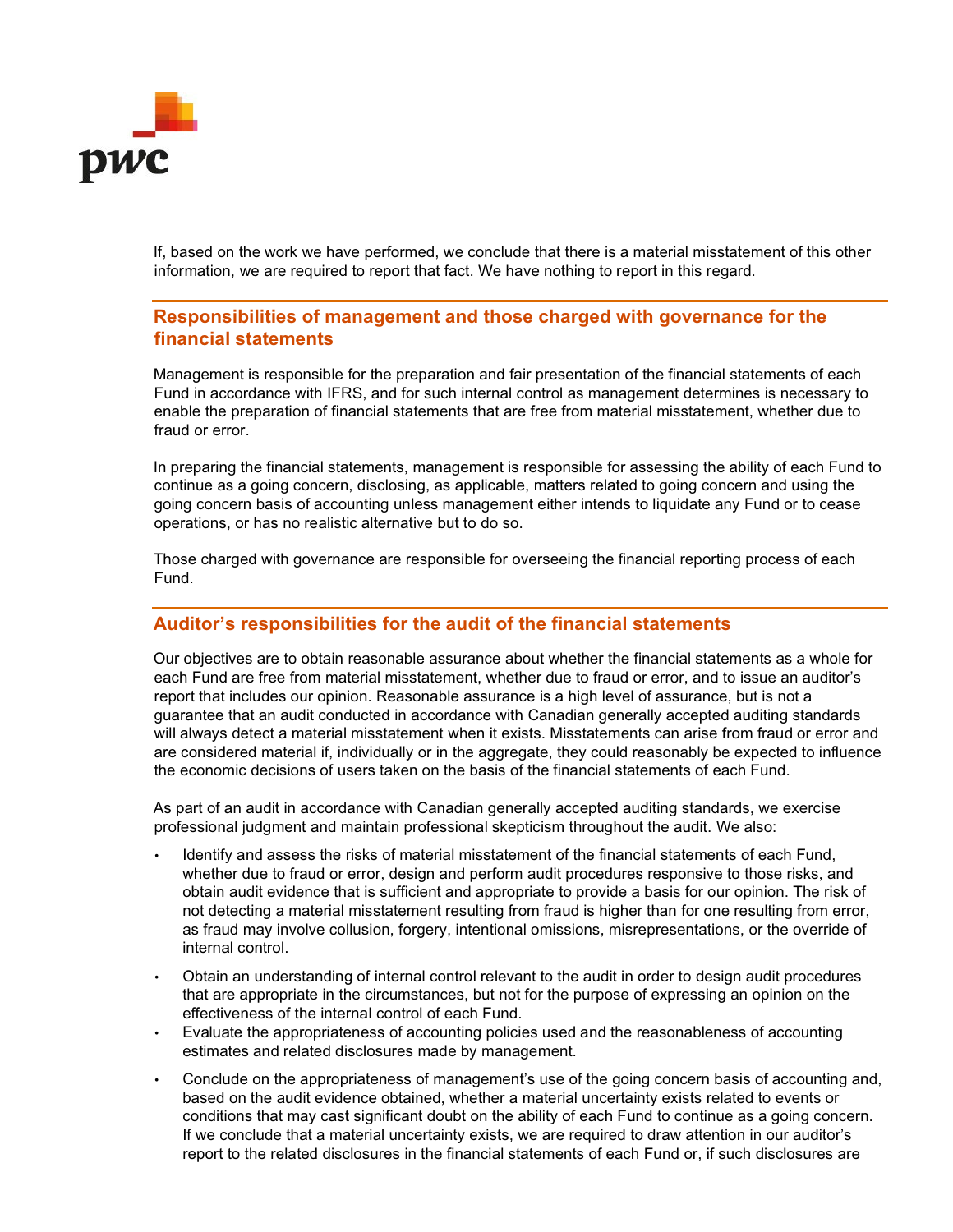

**inadequate, to modify our opinion. Our conclusions are based on the audit evidence obtained up to the date of our auditor's report. However, future events or conditions may cause any Fund to cease to continue as a going concern.** 

**• Evaluate the overall presentation, structure and content of the financial statements of each Fund, including the disclosures, and whether the financial statements represent the underlying transactions and events in a manner that achieves fair presentation.** 

**We communicate with those charged with governance regarding, among other matters, the planned scope and timing of the audit and significant audit findings, including any significant deficiencies in internal control that we identify during our audit.** 

**We also provide those charged with governance with a statement that we have complied with relevant ethical requirements regarding independence, and to communicate with them all relationships and other matters that may reasonably be thought to bear on our independence, and where applicable, related safeguards.** 

**The engagement partner on the audit resulting in this independent auditor's report is Patrizia Perruzza.** 

PricewaterhouseCoopers 4P

**Chartered Professional Accountants, Licensed Public Accountants** 

**Toronto, Ontario June 7, 2022**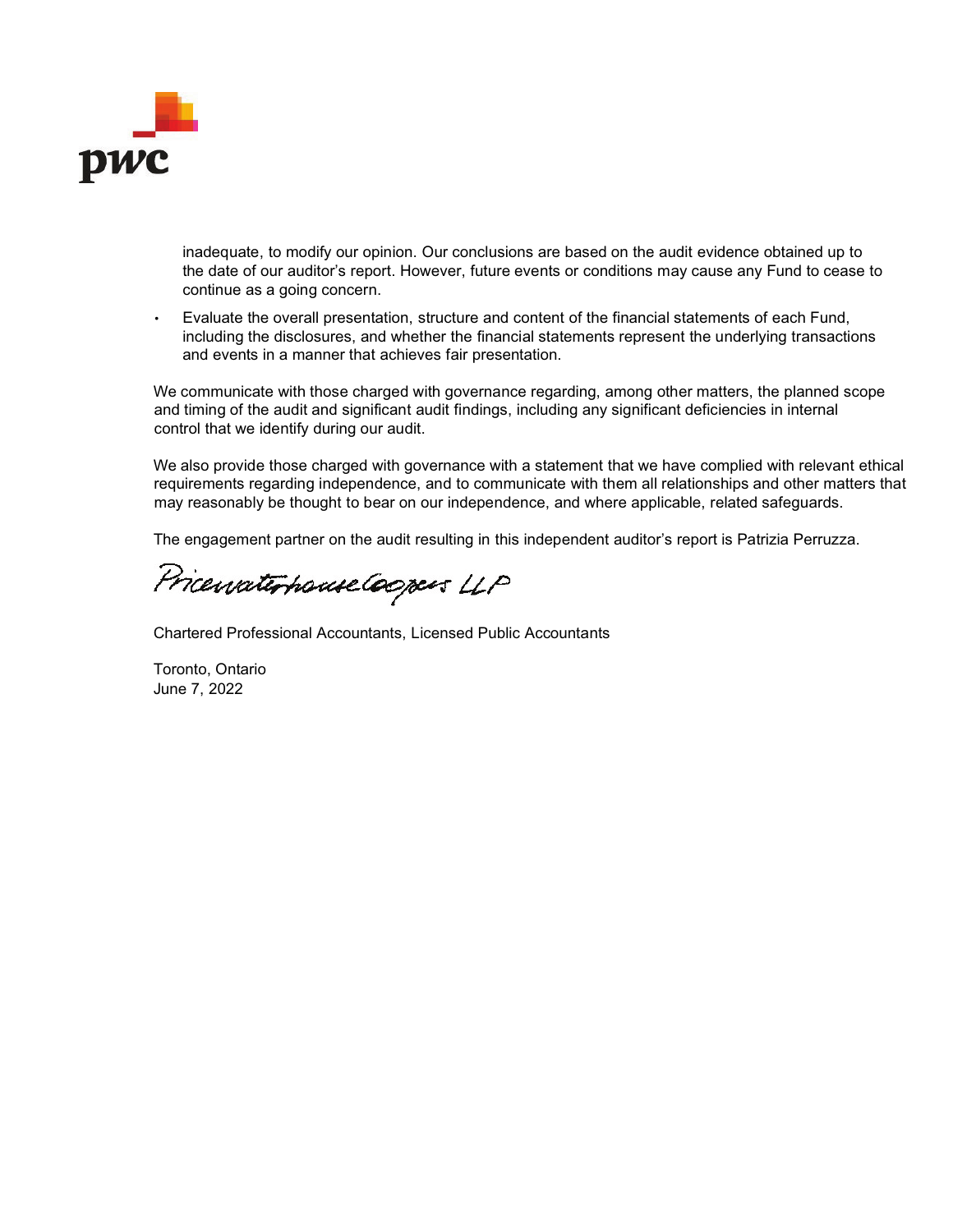# **IA Clarington Global Equity Fund**

### **Statements of Financial Position**

| As at                                                               | March 31 | March 31     |
|---------------------------------------------------------------------|----------|--------------|
| In thousands (except per unit figures)                              | 2022     | 2021         |
|                                                                     | \$       | \$           |
| <b>ASSETS</b>                                                       |          |              |
| <b>CURRENT ASSETS</b>                                               |          |              |
| Investments                                                         | 180,864  | 185,550      |
| Cash                                                                | 7,293    | 7,637        |
| Subscriptions receivable                                            | 49       | 290          |
| Receivable for investments sold                                     |          | 117          |
| Interest, dividends, distributions and other receivable             | 260      | 335          |
|                                                                     |          | 193,929      |
|                                                                     | 188,466  |              |
| <b>LIABILITIES</b>                                                  |          |              |
| <b>CURRENT LIABILITIES</b>                                          |          |              |
| Redemptions payable                                                 | 226      | 511          |
| Distributions payable                                               | 42       | 46           |
| Expenses payable                                                    | 216      | 257          |
|                                                                     | 484      | 814          |
|                                                                     |          |              |
| NET ASSETS ATTRIBUTABLE TO HOLDERS OF<br><b>REDEEMABLE UNITS</b>    | 187,982  | 193,115      |
|                                                                     |          |              |
| NET ASSETS ATTRIBUTABLE TO HOLDERS OF<br>REDEEMABLE UNITS BY SERIES |          |              |
| Series A                                                            | 53,205   | 55,276       |
| Series E                                                            | 5,267    | 3,902        |
| Series F                                                            | 34,674   | 32,561       |
| Series F6                                                           | 2,599    | 2,802        |
| Series I                                                            | 60,640   | 64,436       |
| Series L                                                            | 4,082    | 2,876        |
| Series L6                                                           | 288      | 424          |
| Series O                                                            |          | 1,942        |
| Series P                                                            | 1,031    | 120          |
|                                                                     | 130      |              |
| Series T6                                                           | 19,053   | 20,904       |
| Series T8                                                           | 7,013    | <u>7,872</u> |
| UNITS OUTSTANDING                                                   |          |              |
| Series A                                                            | 3,204    | 3,547        |
| Series E                                                            | 314      | 248          |
| Series F                                                            | 1,980    | 1,987        |
| Series F6                                                           | 354      | 391          |
| Series I                                                            | 4,749    | 5,400        |
| Series L                                                            | 247      | 185          |
| Series L6                                                           | 27       | 40           |
| Series <sub>O</sub>                                                 | 81       | 162          |
| Series P                                                            | 7        | 7            |
| Series T6                                                           | 3,217    | 3,560        |
| Series T8                                                           | 1,361    | 1,502        |
| NET ASSETS ATTRIBUTABLE TO HOLDERS OF                               |          |              |
| REDEEMABLE UNITS PER UNIT                                           |          |              |
| Series A                                                            | 16.61    | 15.59        |
| Series E                                                            | 16.77    | 15.72        |
| Series F                                                            | 17.51    | 16.38        |
| Series F6                                                           | 7.35     | 7.17         |
| Series I                                                            | 12.77    | 11.93        |
| Series L                                                            | 16.53    | 15.54        |
| Series L6                                                           | 10.73    | 10.67        |
| Series <sub>O</sub>                                                 | 12.78    | 11.95        |
| Series <sub>P</sub>                                                 | 17.54    | 16.38        |
| Series T6                                                           | 5.92     | 5.87         |
|                                                                     |          |              |
| Series T8                                                           | 5.15     | 5.24         |

### **Statements of Comprehensive Income**

| For the periods ended March 31<br>In thousands (except per unit)                 | 2022<br>\$   | 2021<br>\$    |
|----------------------------------------------------------------------------------|--------------|---------------|
| INCOME                                                                           |              |               |
| Interest for distribution purposes                                               |              | 156           |
| Dividends                                                                        | 4,295        | 6.746         |
| Securities lending                                                               | 11           | 9             |
| Other Income                                                                     | 1            |               |
| Foreign exchange gain (loss) on cash                                             | (159)        | 98            |
| Other changes in fair value of investments and derivative financial              |              |               |
| instruments                                                                      |              |               |
| Investments:                                                                     |              |               |
| Net realized gain (loss)                                                         | 21.255       | 15,505        |
| Net change in unrealized appreciation (depreciation)                             | (7,524)      | 49,164        |
| Net gain (loss) in fair value of investments                                     | 13,731       | 64,669        |
| Derivative financial instruments:                                                |              |               |
| Net realized gain (loss)                                                         | (324)        | (455)         |
| Net change in unrealized appreciation (depreciation)                             | (5)          |               |
| Net gain (loss) in fair value of derivative financial instruments                | (329)        | (455)         |
| Total other changes in fair value of investments and derivative financial        |              |               |
| instruments                                                                      | 13,402       | 64,214        |
|                                                                                  | 17,550       | 71.223        |
|                                                                                  |              |               |
| <b>EXPENSES</b>                                                                  |              |               |
| Management fees                                                                  | 2,258        | 2,166         |
| Fixed Administration fees                                                        | 332          | 368           |
| Independent Review Committee fees                                                | 2            | 2             |
| Transaction costs                                                                | 256<br>543   | 285<br>791    |
| Foreign withholding taxes                                                        |              |               |
|                                                                                  | 3,391        | 3,612         |
| INCREASE (DECREASE) IN NET ASSETS ATTRIBUTABLE TO HOLDERS<br>OF REDEEMABLE UNITS | 14,159       | 67,611        |
| INCREASE (DECREASE) IN NET ASSETS ATTRIBUTABLE TO HOLDERS                        |              |               |
| OF REDEEMABLE UNITS BY SERIES                                                    |              |               |
| Series A                                                                         | 3,540        | 16,598        |
| Series E                                                                         | 257          | 921           |
| Series F                                                                         | 2.715        | 9.650         |
| Series F6                                                                        | 205          | 840           |
| Series I<br>Series L                                                             | 5,335<br>170 | 28,086<br>999 |
| Series L6                                                                        | 26           | 189           |
| Series O                                                                         | 118          | 1,766         |
| Series P                                                                         | 11           | 34            |
| Series T6                                                                        | 1,291        | 6,190         |
| Series T8                                                                        | 491          | 2.338         |
| INCREASE (DECREASE) IN NET ASSETS ATTRIBUTABLE TO HOLDERS                        |              |               |
| OF REDEEMABLE UNITS PER UNIT                                                     |              |               |
| Series A                                                                         | 1.06         | 4.02          |
| Series E                                                                         | 0.96         | 4.14          |
| Series F                                                                         | 1.34         | 4.44          |
| Series F6                                                                        | 0.57         | 1.97          |
| Series I                                                                         | 1.13         | 3.11          |
| Series L                                                                         | 0.85         | 3.69          |
| Series L6                                                                        | 0.76         | 2.83          |
| Series O                                                                         | 1.12         | 2.02          |
| Series P                                                                         | 1.45         | 4.66          |
| Series T6                                                                        | 0.39         | 1.56          |
| Series T8                                                                        | 0.35         | 1.42          |

**The accompanying Notes to the Financial Statements are an integral part of these statements.** 

**Approved on behalf of the Board of Directors of IA Clarington Investments Inc.** 

D (174 ldسا

Pormand Carpin

Adam Elliott, Chief Executive Officer **Normand Pépin, Director The accompanying Notes to the Financial Statements are an integral part of these statements.**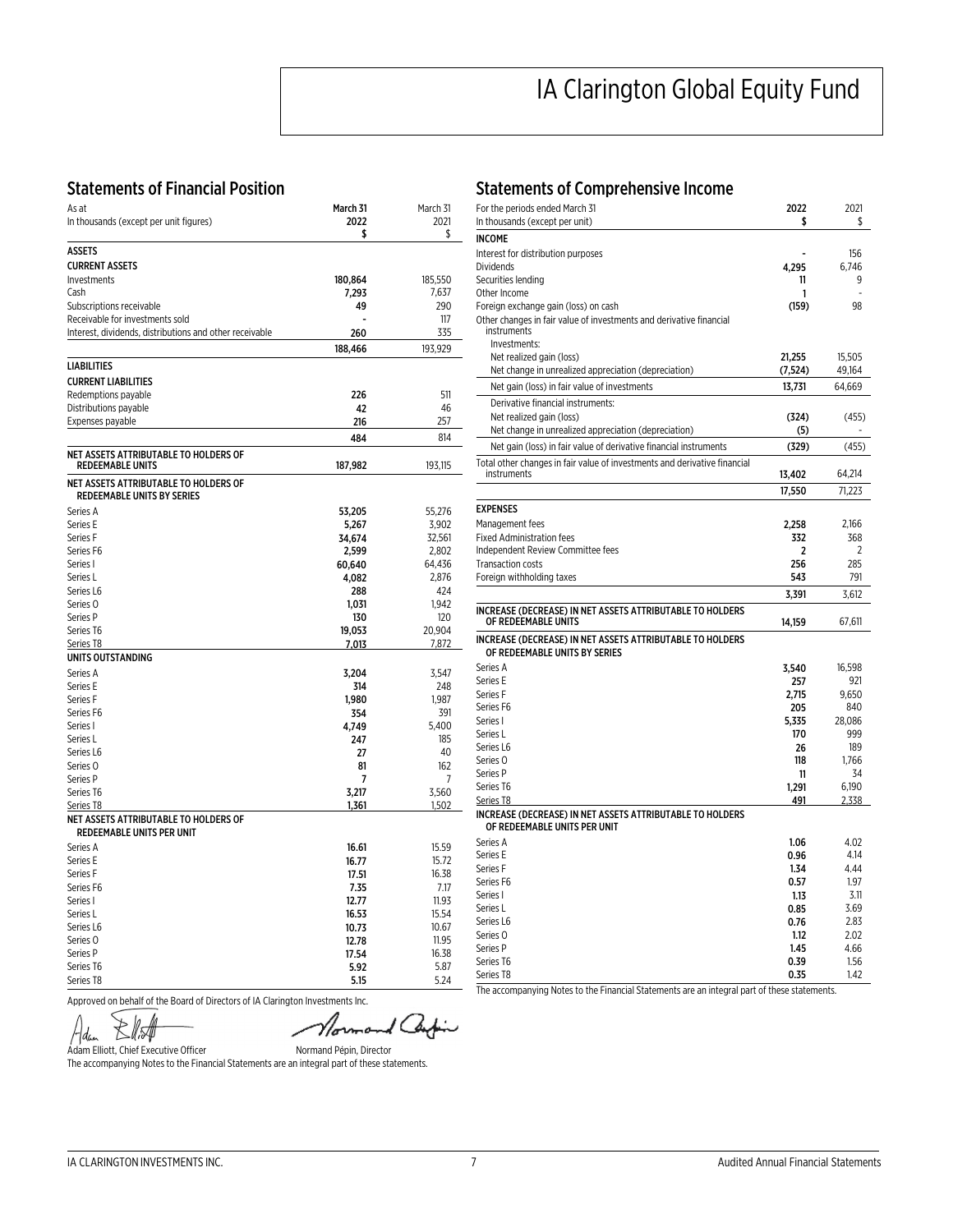### **Statements of Changes in Net Assets Attributable to Holders of Redeemable Units**

| For the periods ended March 31<br>In thousands                                           | 2022<br>\$                   | 2021<br>\$               |
|------------------------------------------------------------------------------------------|------------------------------|--------------------------|
| NET ASSETS ATTRIBUTABLE TO HOLDERS OF REDEEMABLE<br>UNITS AT THE BEGINNING OF THE PERIOD |                              |                          |
| Series A                                                                                 |                              | 53,925                   |
| Series E                                                                                 | 55,276                       | 2,896                    |
| Series F                                                                                 | 3,902<br>32,561              |                          |
|                                                                                          |                              | 29,672                   |
| Series F6                                                                                | 2,802                        | 2,656                    |
| Series I                                                                                 | 64,436                       | 102,541                  |
| Series L                                                                                 | 2,876                        | 4,291                    |
| Series L6                                                                                | 424                          | 664                      |
| Series <sub>O</sub>                                                                      | 1,942                        | 14,804                   |
| Series <sub>P</sub>                                                                      | 120                          | 88                       |
| Series T6                                                                                | 20,904                       | 19,728                   |
| Series T8                                                                                | 7,872                        | 7,582                    |
| INCREASE (DECREASE) IN NET ASSETS ATTRIBUTABLE TO<br>HOLDERS OF REDEEMABLE UNITS         |                              |                          |
| Series A                                                                                 | 3,540                        | 16,598                   |
| Series E                                                                                 | 257                          | 921                      |
| Series F                                                                                 | 2,715                        | 9,650                    |
| Series F6                                                                                | 205                          | 840                      |
| Series I                                                                                 | 5,335                        | 28,086                   |
| Series L                                                                                 | 170                          | 999                      |
| Series L6                                                                                | 26                           | 189                      |
| Series <sub>O</sub>                                                                      | 118                          | 1,766                    |
| Series P                                                                                 | 11                           |                          |
| Series T6                                                                                |                              | 34                       |
|                                                                                          | 1,291                        | 6,190                    |
| Series T8                                                                                | 491                          | 2,338                    |
| DISTRIBUTIONS TO HOLDERS OF REDEEMABLE UNITS                                             |                              |                          |
| From net investment income:                                                              |                              |                          |
| Series A                                                                                 |                              | (244)                    |
| Series E                                                                                 | (7)                          | (20)                     |
| Series F                                                                                 | (375)                        | (575)                    |
| Series F6                                                                                | (22)                         | (39)                     |
| Series I                                                                                 | (1,140)                      | (2,408)                  |
| Series L                                                                                 |                              | (9)                      |
| Series L6                                                                                |                              | (2)                      |
| Series <sub>O</sub>                                                                      | (22)                         | (241)                    |
| Series P                                                                                 | (2)                          | (3)                      |
| Series T6                                                                                | $\qquad \qquad \blacksquare$ | (54)                     |
| Series T8                                                                                | ٠                            | (21)                     |
| From return of capital:                                                                  |                              |                          |
| Series A                                                                                 | ٠                            | ÷                        |
| Series E                                                                                 |                              | $\overline{a}$           |
| Series F                                                                                 |                              | ٠                        |
| Series F6                                                                                | (116)                        | (113)                    |
| Series I                                                                                 | (78)                         |                          |
| Series L                                                                                 |                              | $\overline{a}$           |
| Series L6                                                                                | (20)                         | (37)                     |
| Series O                                                                                 | (8)                          | $\overline{\phantom{0}}$ |
| Series P                                                                                 | ۰                            | $\overline{a}$           |
| Series T6                                                                                | (1,087)                      | (1,218)                  |
| Series T8                                                                                | (596)                        | (666)                    |
|                                                                                          |                              |                          |
| REDEEMABLE UNITS TRANSACTIONS                                                            | (3, 473)                     | (5,650)                  |
| Proceeds from redeemable units issued:                                                   |                              |                          |
| Series A                                                                                 |                              |                          |
| Series E                                                                                 | 5,289                        | 5,960                    |
| Series F                                                                                 | 1,859                        | 1,362                    |
|                                                                                          | 9,788                        | 3,429                    |
| Series F6                                                                                | 131                          | 315                      |
| Series I                                                                                 | 17,251                       | 6,175                    |
| Series L                                                                                 | 1,635                        | 241                      |
| Series L6                                                                                | 27                           | 51                       |
| Series <sub>O</sub>                                                                      | 1                            | 69                       |

**Series P - - Series T6 278 350 Series T8 252 294** 

### **Statements of Changes in Net Assets Attributable to Holders of Redeemable Units (continued)**

| For the periods ended March 31                                                 | 2022      | 2021       |
|--------------------------------------------------------------------------------|-----------|------------|
| In thousands                                                                   | \$        | \$         |
| Reinvestments of distribution to holders of redeemable units:                  |           |            |
| Series A                                                                       |           | 242        |
| Series E                                                                       | 7         | 20         |
| Series F                                                                       | 322       | 434        |
| Series F6                                                                      | 88        | 96         |
| Series I                                                                       | 1,218     | 2,408      |
| Series L                                                                       | ÷,        | 9          |
| Series L6                                                                      | 9         | 9          |
| Series <sub>O</sub>                                                            | 28        | 238        |
| Series <sub>P</sub>                                                            | 2         | 3          |
| Series T6                                                                      | 878       | 1,003      |
| Series T8                                                                      | 265       | 289        |
| Redemption of redeemable units:                                                |           |            |
|                                                                                |           |            |
| Series A                                                                       | (10, 900) | (21, 205)  |
| Series E                                                                       | (751)     | (1,277)    |
| Series F                                                                       | (10, 337) | (10, 049)  |
| Series F6                                                                      | (489)     | (953)      |
| Series I                                                                       | (26, 382) | (72, 366)  |
| Series L                                                                       | (599)     | (2,655)    |
| Series L6                                                                      | (178)     | (450)      |
| Series <sub>O</sub>                                                            | (1,028)   | (14, 694)  |
| Series <sub>P</sub>                                                            | (1)       | (2)        |
| Series T6                                                                      | (3,211)   | (5,095)    |
| Series T8                                                                      | (1, 271)  | (1, 944)   |
|                                                                                | (15, 819) | (107, 693) |
| NET INCREASE (DECREASE) IN NET ASSETS ATTRIBUTABLE TO                          |           |            |
| <b>HOLDERS OF REDEEMABLE UNITS</b>                                             |           |            |
| Series A                                                                       | (2,071)   | 1,351      |
| Series E                                                                       | 1,365     | 1,006      |
| Series F                                                                       | 2,113     | 2,889      |
| Series F6                                                                      | (203)     | 146        |
| Series I                                                                       | (3,796)   | (38,105)   |
| Series L                                                                       | 1,206     | (1, 415)   |
| Series L6                                                                      |           |            |
| Series <sub>O</sub>                                                            | (136)     | (240)      |
| Series P                                                                       | (911)     | (12, 862)  |
|                                                                                | 10        | 32         |
| Series T6                                                                      | (1, 851)  | 1,176      |
| Series T8                                                                      | (859)     | 290        |
| NET ASSETS ATTRIBUTABLE TO HOLDERS OF REDEEMABLE<br>UNITS AT END OF THE PERIOD |           |            |
| Series A                                                                       | 53,205    | 55,276     |
| Series E                                                                       | 5,267     | 3,902      |
| Series F                                                                       | 34,674    | 32,561     |
| Series F6                                                                      | 2,599     | 2,802      |
| Series I                                                                       | 60,640    | 64,436     |
| Series L                                                                       | 4,082     | 2,876      |
| Series L6                                                                      | 288       | 424        |
| Series <sub>O</sub>                                                            | 1,031     | 1,942      |
| Series P                                                                       | 130       | 120        |
| Series T6                                                                      |           | 20,904     |
| Series T8                                                                      | 19,053    |            |
|                                                                                | 7,013     | 7,872      |

**The accompanying Notes to the Financial Statements are an integral part of these statements.** 

Series P Series T6 Series T<sub>8</sub>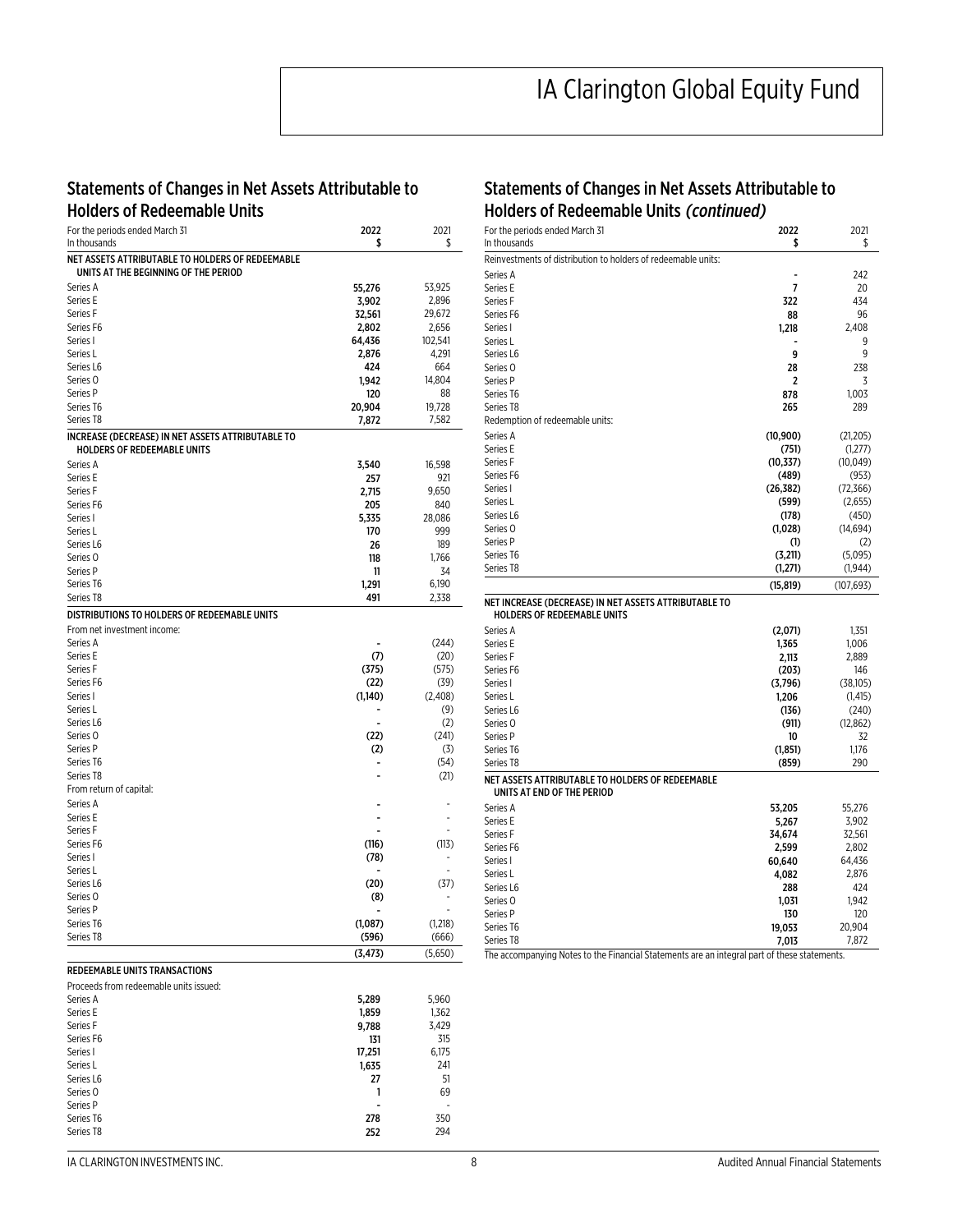### **Statements of Cash Flows**

| For the periods ended March 31                            | 2022           | 2021       |
|-----------------------------------------------------------|----------------|------------|
| In thousands                                              | \$             | \$         |
| <b>CASH FLOWS FROM OPERATING ACTIVITIES</b>               |                |            |
| Increase (decrease) in net assets attributable to holders |                |            |
| of redeemable units                                       | 14,159         | 67.611     |
| Adiustments                                               |                |            |
| Interest for distribution purposes                        |                | (156)      |
| Dividends                                                 | (4,295)        | (6,746)    |
| Other Income                                              | (1)            |            |
| Foreign withholding taxes                                 | 543            | 791        |
| Foreign exchange loss (gain) on cash                      | 159            | (98)       |
| Net realized loss (gain) of investments and derivative    |                |            |
| financial instruments                                     | (20, 931)      | (15,050)   |
| Net change in unrealized depreciation (appreciation)      |                |            |
| of investments and derivative financial instruments       | 7,529          | (49,164)   |
| <b>Transaction costs</b>                                  | 256            | 285        |
| Proceeds from sale and maturity of investments            | 126,655        | 204,997    |
| Purchases of investments                                  | (108, 703)     | (94,160)   |
| Increase / (decrease) in expenses payable                 | (41)           | (18)       |
| Decrease / (increase) in other receivable                 | $\overline{a}$ | 483        |
| Interest received (paid)                                  | (3)            | 150        |
| Dividends received, net of withholding taxes              | 3,679          | 6.217      |
| Other income received                                     | 149            |            |
| CASH FLOWS FROM OPFRATING ACTIVITIES                      | 19.155         | 115,142    |
| <b>CASH FLOWS FROM FINANCING ACTIVITIES</b>               |                |            |
| Distribution paid to holders of redeemable units net of   |                |            |
| reinvested distributions                                  | (660)          | (913)      |
| Proceeds from issuances of redeemable units               | 36,511         | 18.246     |
| Change in subscriptions receivable                        | 241            | 61         |
| Issuance of units from other series                       | (2,970)        | (6, 494)   |
| Proceeds from redemption of redeemable units              | (55, 147)      | (130, 690) |
| Change in redemptions payable                             | (285)          | (201)      |
| Redemption of units from other series                     | 2.970          | 6,494      |
| <b>CASH FLOWS FROM FINANCING ACTIVITIES</b>               | (19, 340)      | (113, 497) |
| Foreign exchange gain (loss) on cash                      | (159)          | 98         |
| NET INCREASE (DECREASE) IN CASH                           | (344)          | 1.743      |
| Cash (Bank Overdraft) at Beginning of the Period          | 7,637          | 5,894      |
| CASH (BANK OVERDRAFT) AT END OF THE PERIOD                | 7.293          | 7,637      |

**The accompanying Notes to the Financial Statements are an integral part of these statements.**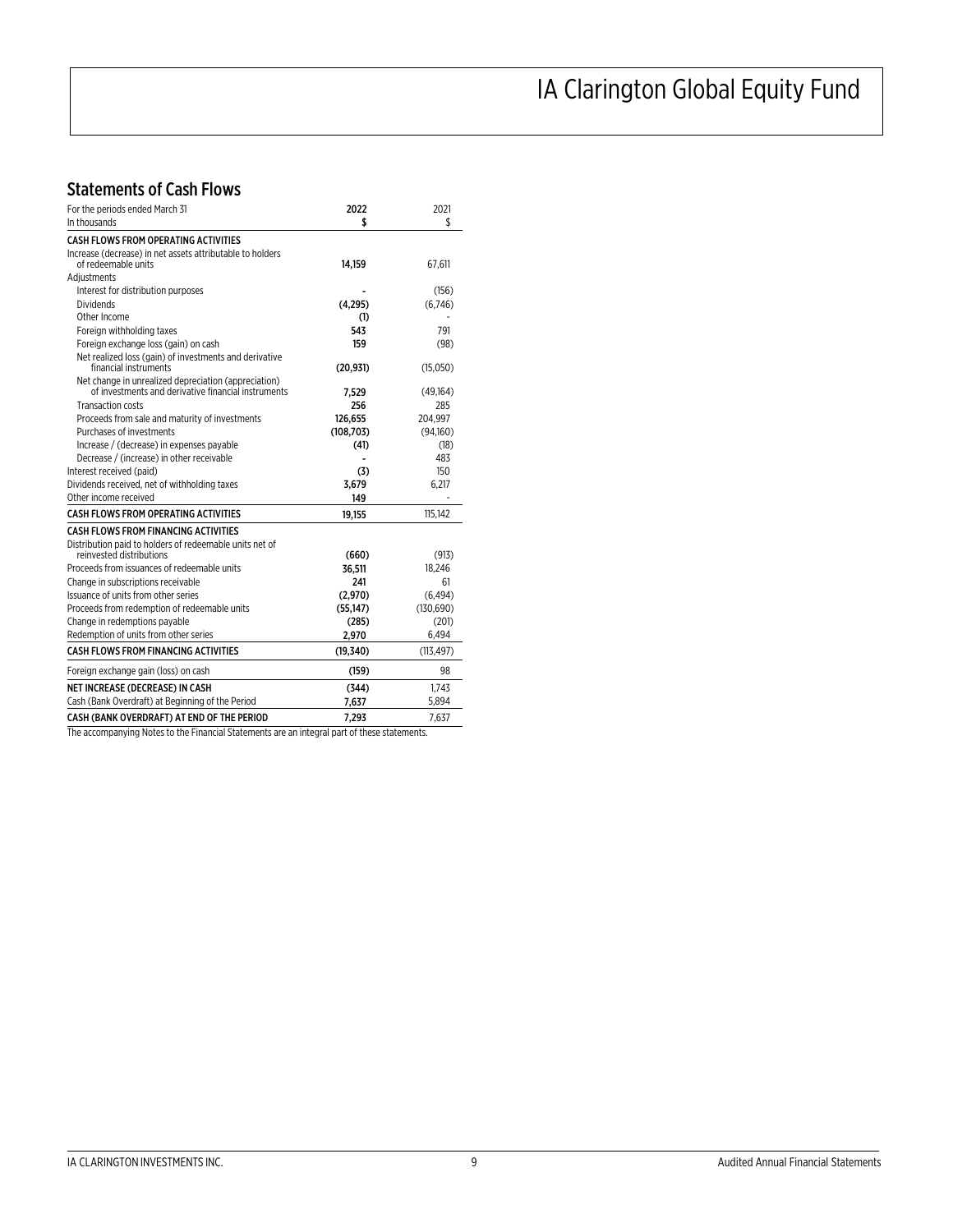# **IA Clarington Global Equity Fund**

### **Schedule of Investment Portfolio**

| As at March 31, 2022<br>In thousands (except number of securities)     | Number of<br><b>Securities</b> | Average<br>Cost<br>\$ | Carrying<br>Value<br>\$ |
|------------------------------------------------------------------------|--------------------------------|-----------------------|-------------------------|
| <b>CANADIAN EQUITIES (4.28%)</b>                                       |                                |                       |                         |
| CONSUMER STAPLES (4.28%)                                               |                                |                       |                         |
| Alimentation Couche-Tard Inc.                                          | 142,950                        | 7,022                 | 8,051                   |
|                                                                        |                                |                       |                         |
| <b>U.S. EQUITIES (54.23%)</b><br><b>COMMUNICATION SERVICES (5.26%)</b> |                                |                       |                         |
| Alphabet Inc., Class 'A'                                               | 955                            | 1,736                 | 3,318                   |
| Meta Platforms Inc., Class 'A'                                         | 11,200                         | 4,218                 | 3,111                   |
| Verizon Communications Inc.                                            | 54,370                         | 3,794                 | 3,459                   |
|                                                                        |                                | 9,748                 | 9,888                   |
| CONSUMER DISCRETIONARY (9.89%)                                         |                                |                       |                         |
| AutoZone Inc.                                                          | 1,966                          | 2,628                 | 5,021                   |
| Booking Holdings Inc.                                                  | 460                            | 1,140                 | 1,349                   |
| Darden Restaurants Inc.                                                | 16,633                         | 2,639                 | 2,762                   |
| Macy's Inc.                                                            | 58,875                         | 1,753                 | 1,791                   |
| Ross Stores Inc.<br>Starbucks Corp.                                    | 42,990                         | 5,246                 | 4,858                   |
| Thor Industries Inc.                                                   | 16,610<br>9,344                | 1,840<br>753          | 1,887<br>919            |
|                                                                        |                                | 15,999                | 18.587                  |
|                                                                        |                                |                       |                         |
| CONSUMER STAPLES (3.78%)                                               |                                |                       |                         |
| Hormel Foods Corp.                                                     | 39,160                         | 2,525                 | 2,521                   |
| The Boston Beer Co. Inc.<br>Walgreens Boots Alliance Inc.              | 6.530<br>25,210                | 3,294<br>2,047        | 3,168<br>1,410          |
|                                                                        |                                | 7.866                 | 7,099                   |
|                                                                        |                                |                       |                         |
| ENERGY (4.27%)<br>EOG Resources Inc.                                   | 53,930                         | 5,019                 | 8,031                   |
|                                                                        |                                |                       |                         |
| FINANCIALS (10.93%)                                                    |                                |                       |                         |
| Aflac Inc.                                                             | 42,180                         | 2,094                 | 3,392                   |
| Bank of America Corp.<br>Bank OZK                                      | 61,930<br>115,920              | 2,271<br>4,672        | 3,188<br>6,183          |
| Berkshire Hathaway Inc., Class 'B'                                     | 4,945                          | 1,009                 | 2,180                   |
| Wells Fargo & Co.                                                      | 92,485                         | 5,524                 | 5,598                   |
|                                                                        |                                | 15,570                | 20,541                  |
| HEALTH CARE (13.50%)                                                   |                                |                       |                         |
| Centene Corp.                                                          | 82,060                         | 6,885                 | 8,629                   |
| Johnson & Johnson                                                      | 16,410                         | 3,064                 | 3,633                   |
| McKesson Corp.                                                         | 17,987                         | 4,174                 | 6,878                   |
| UnitedHealth Group Inc.                                                | 9,804                          | 3,668                 | 6,245                   |
|                                                                        |                                | 17,791                | 25,385                  |
| INDUSTRIALS (4.52%)                                                    |                                |                       |                         |
| 3M Co.                                                                 | 19,992                         | 4,182                 | 3,718                   |
| MSC Industrial Direct Co. Inc.                                         | 12,090                         | 1,287                 | 1,287                   |
| Union Pacific Corp.                                                    | 10,240                         | 2,152                 | 3,494                   |
|                                                                        |                                | 7,621                 | 8,499                   |
|                                                                        |                                |                       |                         |
| INFORMATION TECHNOLOGY (2.08%)                                         |                                |                       |                         |
| Cognizant Technology Solutions Corp.                                   | 34,910                         | 2,932                 | 3,910                   |
| TOTAL U.S. EQUITIES                                                    |                                | 82,546                | 101,940                 |

| As at March 31, 2022<br>In thousands (except number of<br>securities)                | Country                                   | Number of<br><b>Securities</b> | Average<br>Cost<br>S    | Carrying<br>Value<br>\$ |
|--------------------------------------------------------------------------------------|-------------------------------------------|--------------------------------|-------------------------|-------------------------|
| FOREIGN EQUITIES (36.99%)                                                            |                                           |                                |                         |                         |
| CONSUMER DISCRETIONARY (8.08%)                                                       |                                           |                                |                         |                         |
| Alibaba Group Holding Ltd., ADR<br>Compass Group PLC<br><b>WH Smith PLC</b>          | China<br>United Kingdom<br>United Kingdom | 19.877<br>274,600<br>217,065   | 4,514<br>6,245<br>5,563 | 2,701<br>7,409<br>5,087 |
|                                                                                      |                                           |                                | 16,322                  | 15,197                  |
|                                                                                      |                                           |                                |                         |                         |
| CONSUMER STAPLES (5.41%)                                                             |                                           |                                |                         |                         |
| Nestle S.A., ADR<br>Tesco PLC                                                        | Switzerland<br><b>United Kingdom</b>      | 7.420<br>863,373               | 755<br>3.718            | 1.206<br>3,908          |
| Unilever PLC, ADR                                                                    | United Kingdom                            | 88,820                         | 5,939                   | 5,055                   |
|                                                                                      |                                           |                                | 10,412                  | 10,169                  |
| ENERGY (6.39%)                                                                       |                                           |                                |                         |                         |
| Shell PLC                                                                            | Netherlands                               | 232,392                        | 6,258                   | 8,042                   |
| TGS NOPEC Geophysical Co. AS.A.                                                      | Norway                                    | 211,950                        | 4,124                   | 3,960                   |
|                                                                                      |                                           |                                | 10,382                  | 12,002                  |
|                                                                                      |                                           |                                |                         |                         |
| FINANCIALS (4.67%)                                                                   |                                           |                                |                         |                         |
| <b>Admiral Group PLC</b><br>Svenska Handelsbanken AB, Class 'A'                      | United Kingdom<br>Sweden                  | 87,036<br>442.840              | 3,623<br>5,846          | 3,650<br>5,136          |
|                                                                                      |                                           |                                | 9,469                   | 8,786                   |
|                                                                                      |                                           |                                |                         |                         |
| HEALTH CARE (4.65%)                                                                  |                                           |                                |                         |                         |
| Novartis AG<br>Novo Nordisk AS, ADR                                                  | Switzerland<br>Denmark                    | 54,250<br>19,980               | 6,049<br>1,512          | 5,967<br>2,772          |
|                                                                                      |                                           |                                | 7,561                   | 8,739                   |
|                                                                                      |                                           |                                |                         |                         |
| INDUSTRIALS (2.56%)                                                                  |                                           |                                |                         |                         |
| Safran S.A.                                                                          | France                                    | 32,600                         | 5,116                   | 4,813                   |
| INFORMATION TECHNOLOGY (3.39%)                                                       |                                           |                                |                         |                         |
| Alten S.A.                                                                           | France                                    | 11,689                         | 1,723                   | 2,216                   |
| Samsung Electronics Co. Ltd., GDR<br><b>Spectris PLC</b>                             | South Korea<br>United Kingdom             | 545<br>75,131                  | 569<br>3,304            | 963<br>3,194            |
|                                                                                      |                                           |                                | 5,596                   | 6,373                   |
|                                                                                      |                                           |                                |                         |                         |
| MATERIALS (1.84%)                                                                    |                                           |                                |                         |                         |
| BASF SE<br>TOTAL FOREIGN EQUITIES                                                    | Germany                                   | 48,291                         | 4.690<br>69,548         | 3,459<br>69,538         |
|                                                                                      |                                           |                                |                         |                         |
|                                                                                      |                                           | Face<br>Value<br>\$            | Average<br>Cost<br>\$   | Carrying<br>Value<br>\$ |
| SHORT-TERM INVESTMENTS (0.71%)                                                       |                                           |                                |                         |                         |
| U.S. Treasury Bill                                                                   | 0.404%<br>2022-06-16                      | 1,070                          | 1,381                   | 1,335                   |
|                                                                                      |                                           |                                |                         |                         |
| TRANSACTION COSTS                                                                    |                                           |                                | (4)                     |                         |
| TOTAL INVESTMENT PORTFOLIO (96.21%)                                                  |                                           |                                | 160,493                 | 180,864                 |
| OTHER ASSETS LESS LIABILITIES (3.79%)<br>TOTAL NET ASSETS ATTRIBUTABLE TO HOLDERS OF |                                           |                                |                         | 7,118                   |
| REDEEMABLE UNITS (100.00%)                                                           |                                           |                                |                         | 187,982                 |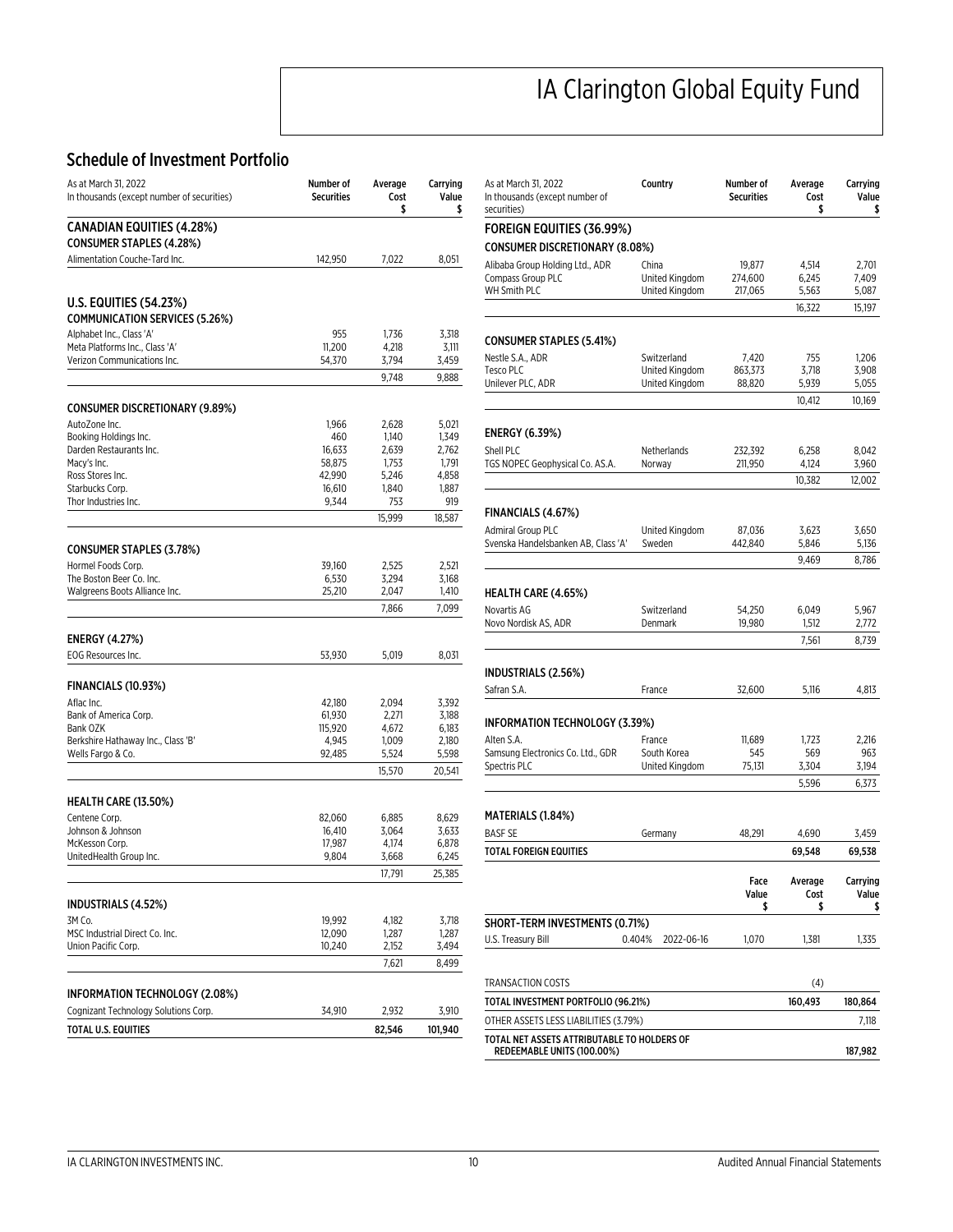### **Discussion of Financial Instrument Risk Management**

**March 31, 2022 (Generic Notes 3 and 5, in thousands of \$, except per unit figures)** 

**In the sections Discussion of Financial Instrument Risk Management and Supplementary Notes to Financial Statements - Fund Specific Information, Net Assets is defined as "Net Assets Attributable to Holders of Redeemable Units", please refer to Generic Note 3.** 

#### **Fair Value Measurements**

**For more information on fair value measurements and inputs, and the aggregation into the fair value hierarchy levels, please refer to Methods and Assumptions Used to Estimate Fair Values of Financial Instruments section in Generic Note 5 Management of Financial Risks.** 

**The following tables present the hierarchy of financial instruments recorded at fair value, based on the hierarchy levels of input used at measurement date.** 

#### **As at March 31, 2022**

|                                  | <b>Financial Instruments at Fair Value</b>                                                |       |  |         |  |
|----------------------------------|-------------------------------------------------------------------------------------------|-------|--|---------|--|
|                                  | Level 2<br>Level 3<br>Level 1<br><b>Total</b><br>$($ \$)<br>$($ \$)<br>$($ \$)<br>$($ \$) |       |  |         |  |
| <b>ASSETS</b>                    |                                                                                           |       |  |         |  |
| <b>Investments</b>               |                                                                                           |       |  |         |  |
| Equities                         | 179,475                                                                                   | 54    |  | 179,529 |  |
| Investment funds                 |                                                                                           |       |  |         |  |
| <b>Bonds</b>                     |                                                                                           |       |  |         |  |
| Short-term investments           |                                                                                           | 1,335 |  | 1,335   |  |
|                                  | 179,475                                                                                   | 1,389 |  | 180,864 |  |
| <b>Derivatives</b>               |                                                                                           |       |  |         |  |
| Derivative financial instruments |                                                                                           |       |  |         |  |
| <b>LIABILITIES</b>               |                                                                                           |       |  |         |  |
| <b>Derivatives</b>               |                                                                                           |       |  |         |  |
| Derivative financial instruments |                                                                                           |       |  |         |  |
| Total                            | 179,475                                                                                   | 1.389 |  | 180,864 |  |

**As at March 31, 2021** 

|                                  | <b>Financial Instruments at Fair Value</b>                                     |     |  |         |  |
|----------------------------------|--------------------------------------------------------------------------------|-----|--|---------|--|
|                                  | Level 1<br>Level 2<br>Level 3<br><b>Total</b><br>$($ \$)<br>$($ \$)<br>$($ \$) |     |  |         |  |
| <b>ASSETS</b>                    |                                                                                |     |  |         |  |
| <b>Investments</b>               |                                                                                |     |  |         |  |
| Equities                         | 185,050                                                                        |     |  | 185,050 |  |
| Investment funds                 |                                                                                |     |  |         |  |
| <b>Bonds</b>                     |                                                                                |     |  |         |  |
| Short-term investments           |                                                                                | 500 |  | 500     |  |
|                                  | 185,050                                                                        | 500 |  | 185,550 |  |
| <b>Derivatives</b>               |                                                                                |     |  |         |  |
| Derivative financial instruments |                                                                                |     |  |         |  |
| <b>LIABILITIES</b>               |                                                                                |     |  |         |  |
| <b>Derivatives</b>               |                                                                                |     |  |         |  |
| Derivative financial instruments |                                                                                |     |  |         |  |
| Total                            | 185,050                                                                        | 500 |  | 185,550 |  |

**equity holdings. { There were no transfers between the levels for the period ending March 31, 2022. During the period ended March 31, 2021, there was a transfer of \$33,177 from Level 2 to Level 1 related to a change in the fair value measurement of certain** 

#### **Credit Risk**

**As at March 31, 2022 and March 31, 2021, the Fund did not invest a significant portion of its holdings in debt instruments, therefore the Fund had no significant exposure to credit risk.** 

#### **Concentration Risk**

**The following table summarizes the Fund's concentration risk:** 

| <b>Market Segments</b>        | <b>Percentage of Net Assets</b><br>As at March 31, 2022<br>$(\%)$ | <b>Percentage of Net Assets</b><br>As at March 31, 2021<br>$(\%)$ |
|-------------------------------|-------------------------------------------------------------------|-------------------------------------------------------------------|
| Health Care                   | 18.15                                                             | 15.68                                                             |
| <b>Consumer Discretionary</b> | 17.97                                                             | 21.62                                                             |
| <b>Financials</b>             | 15.60                                                             | 22.16                                                             |
| <b>Consumer Staples</b>       | 13.47                                                             | 4.74                                                              |
| Energy                        | 10.66                                                             | 9.60                                                              |
| <b>Industrials</b>            | 7.08                                                              | 7.27                                                              |
| Information Technology        | 5.47                                                              | 8.67                                                              |
| <b>Communication Services</b> | 5.26                                                              | 2.31                                                              |
| Cash and Other Net Assets     | 3.79                                                              | 3.91                                                              |
| Materials                     | 1.84                                                              | 2.77                                                              |
| Short-Term Investments        | 0.71                                                              | 0.26                                                              |
| Utilities                     |                                                                   | 1.01                                                              |

#### **Liquidity Risk**

**As at March 31, 2022 and March 31, 2021 , the Fund's redeemable units are due on demand. All other financial liabilities of the Fund have maturities of less than 30 days. Refer to Generic Note 5 for further information.** 

#### **Interest Rate Risk**

**As at March 31, 2022 and March 31, 2021 , the majority of the Fund's financial assets and liabilities were non-interest bearing and, accordingly, the Fund was not subject to significant amounts of risk due to fluctuations in the prevailing levels of market interest rates.** 

#### **Currency Risk**

**The tables below summarize the Fund's exposure to currency risk, if any, based on monetary and non-monetary assets of the Fund. The tables also illustrate the impact on Net Assets if the Canadian dollar had strengthened or weakened by 5% in relation to all foreign currencies, with all other factors remaining constant. In practice, actual results may differ from this sensitivity analysis and the difference could be material.** 

#### **As at March 31, 2022**

| Currency*  | Financial<br><b>Instruments</b><br>$($ \$) | Currency<br><b>Contracts</b><br>$($ \$) | Total<br><b>Exposure</b><br>$($ \$) | Percentage of<br><b>Net Assets</b><br>$(\%)$ | Impact on<br><b>Net Assets</b><br>$($ \$) |
|------------|--------------------------------------------|-----------------------------------------|-------------------------------------|----------------------------------------------|-------------------------------------------|
| <b>CHF</b> | 6.013                                      | -                                       | 6.013                               | 3.20                                         | 301                                       |
| <b>EUR</b> | 18.571                                     |                                         | 18.571                              | 9.88                                         | 929                                       |
| GBP        | 23.248                                     |                                         | 23.248                              | 12.37                                        | 1,162                                     |
| <b>NOK</b> | 3.968                                      | -                                       | 3.968                               | 2.11                                         | 198                                       |
| <b>SEK</b> | 5,182                                      | -                                       | 5,182                               | 2.76                                         | 259                                       |
| <b>USD</b> | 119,295                                    | -                                       | 119.295                             | 63.46                                        | 5.965                                     |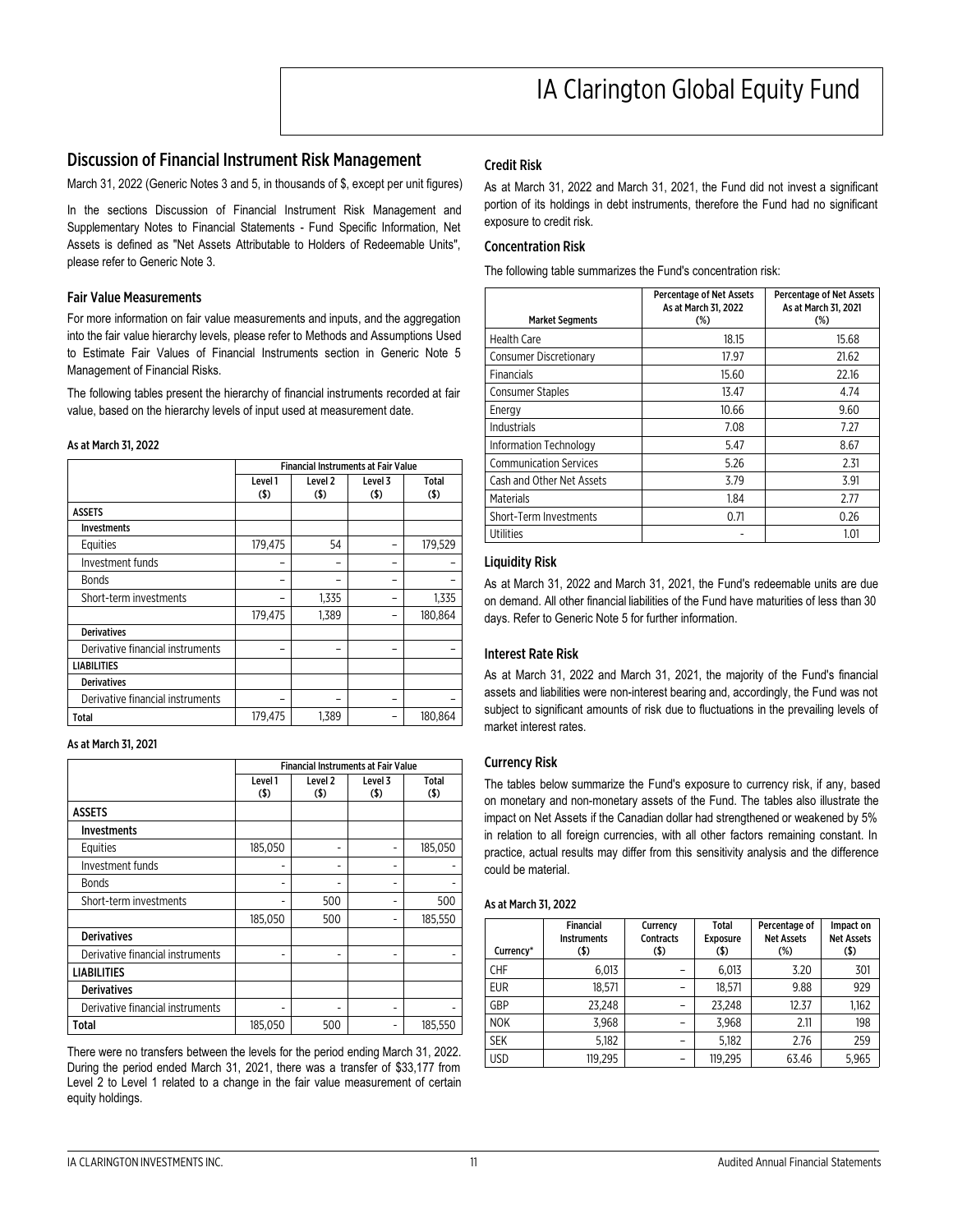### **Discussion of Financial Instrument Risk Management (continued)**

**March 31, 2022 (Generic Notes 3 and 5, in thousands of \$, except per unit figures)** 

#### **As at March 31, 2021**

| Currency <sup>*</sup> | Financial<br><b>Instruments</b><br>(\$) | Currency<br><b>Contracts</b><br>$($ \$) | Total<br><b>Exposure</b><br>(5) | Percentage of<br><b>Net Assets</b><br>$(\%)$ | Impact on<br><b>Net Assets</b><br>(\$) |
|-----------------------|-----------------------------------------|-----------------------------------------|---------------------------------|----------------------------------------------|----------------------------------------|
| <b>EUR</b>            | 20,785                                  | ٠                                       | 20.785                          | 10.76                                        | 1.039                                  |
| GBP                   | 22.525                                  | ٠                                       | 22.525                          | 11.66                                        | 1.126                                  |
| <b>NOK</b>            | 3.855                                   | -                                       | 3.855                           | 2.00                                         | 193                                    |
| <b>SEK</b>            | 7.717                                   | ٠                                       | 7.717                           | 4.00                                         | 386                                    |
| <b>USD</b>            | 135,195                                 | -                                       | 135,195                         | 70.01                                        | 6,760                                  |

**\* See generic note 6 for currency symbols.** 

#### **Price Risk**

**As at March 31, 2022 and March 31, 2021 , the estimated impact on the Net Assets of the Fund due to a reasonably possible change in benchmark, with all other variables held constant, is presented in the tables below. In practice, actual results may differ from this sensitivity analysis and the difference could be material.** 

#### **As at March 31, 2022**

| <b>Benchmark</b>       | Change in        | <b>Exposure to</b> | Impact on         | Impact on         |
|------------------------|------------------|--------------------|-------------------|-------------------|
|                        | <b>Benchmark</b> | <b>Benchmark</b>   | <b>Net Assets</b> | <b>Net Assets</b> |
|                        | (% )             | (%)                | (%)               | (\$)              |
| MSCI World Index (CAD) | 10.00            | 100.00             | 9.55              | $17.953 +$        |

#### **As at March 31, 2021**

| <b>Benchmark</b> | Change in          | <b>Exposure to</b>  | Impact on         | Impact on         |
|------------------|--------------------|---------------------|-------------------|-------------------|
|                  | <b>Benchmark</b>   | <b>Benchmark</b>    | <b>Net Assets</b> | <b>Net Assets</b> |
|                  | (%)                | (%)                 | (%)               | (5)               |
| MSCI World Index | 10.00 <sub>1</sub> | 100.00 <sub>1</sub> | 9.58              | 18.505            |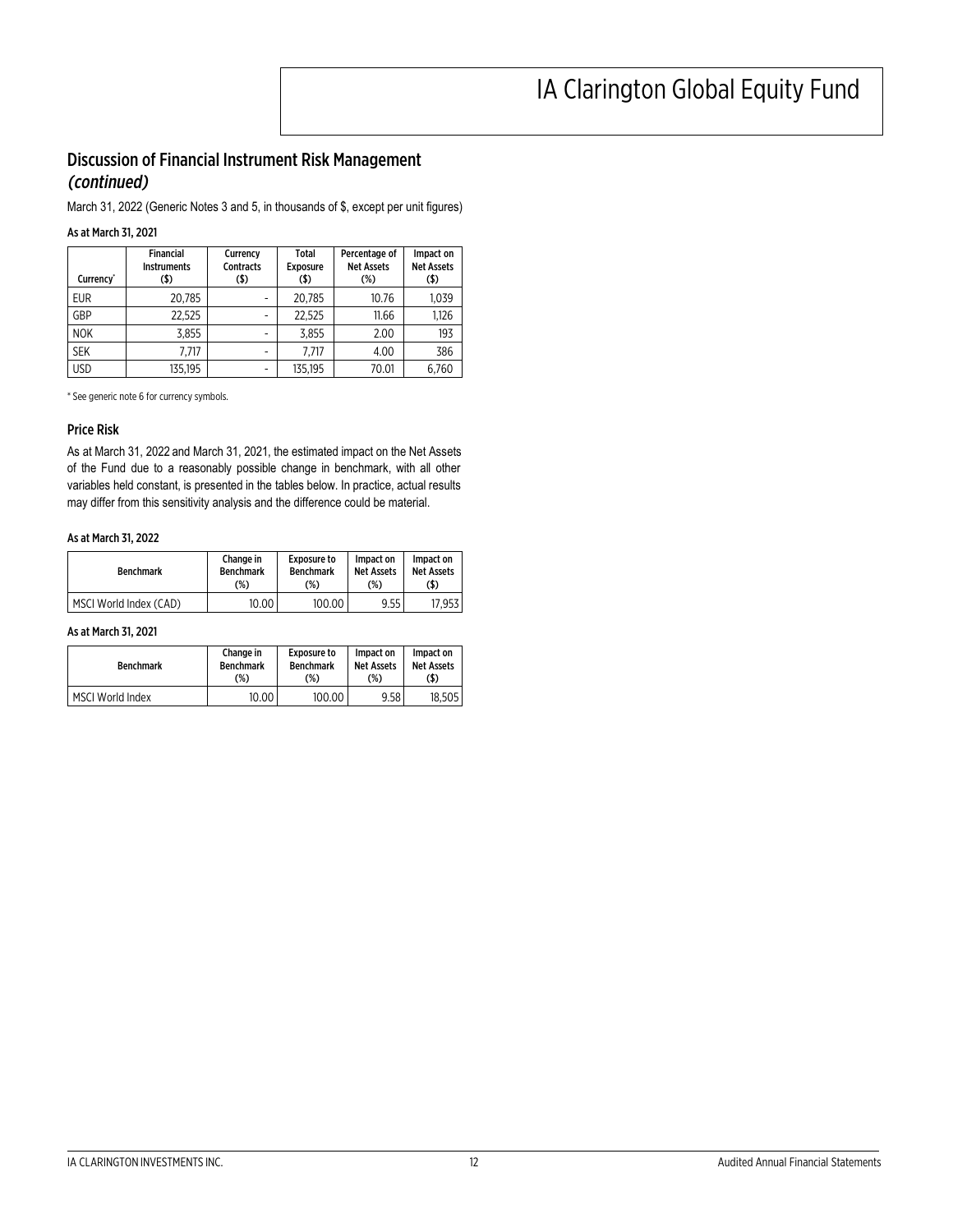### **Supplemental Notes to Financial Statements - Fund Specific Information**

**March 31, 2022 (Generic Note 1b, in thousands of \$, except per unit figures)** 

#### **Investment Objectives**

**The Fund seeks to provide long-term capital growth and income by investing in a diversified portfolio of equity securities of companies around the world.** 

#### **The Fund**

**The series of units of the Fund were established on the following dates:** 

|           | Date of Inception<br>(YYYY-MM-DD) |
|-----------|-----------------------------------|
| Series A  | 2014-08-12                        |
| Series E  | 2014-11-03                        |
| Series F  | 2014-08-12                        |
| Series F6 | 2006-11-01                        |
| Series I  | 2006-11-01                        |
| Series L  | 2014-08-12                        |
| Series L6 | 2014-08-12                        |
| Series O  | 2010-07-19                        |
| Series P  | 2014-11-03                        |
| Series T6 | 2006-11-01                        |
| Series T8 | 2007-11-15                        |

### **Management of Financial Risks**

**See Generic Note 5** 

#### **Investments in Unconsolidated Structured Entities**

**The Fund has no significant interests in unconsolidated structured entities to disclose.**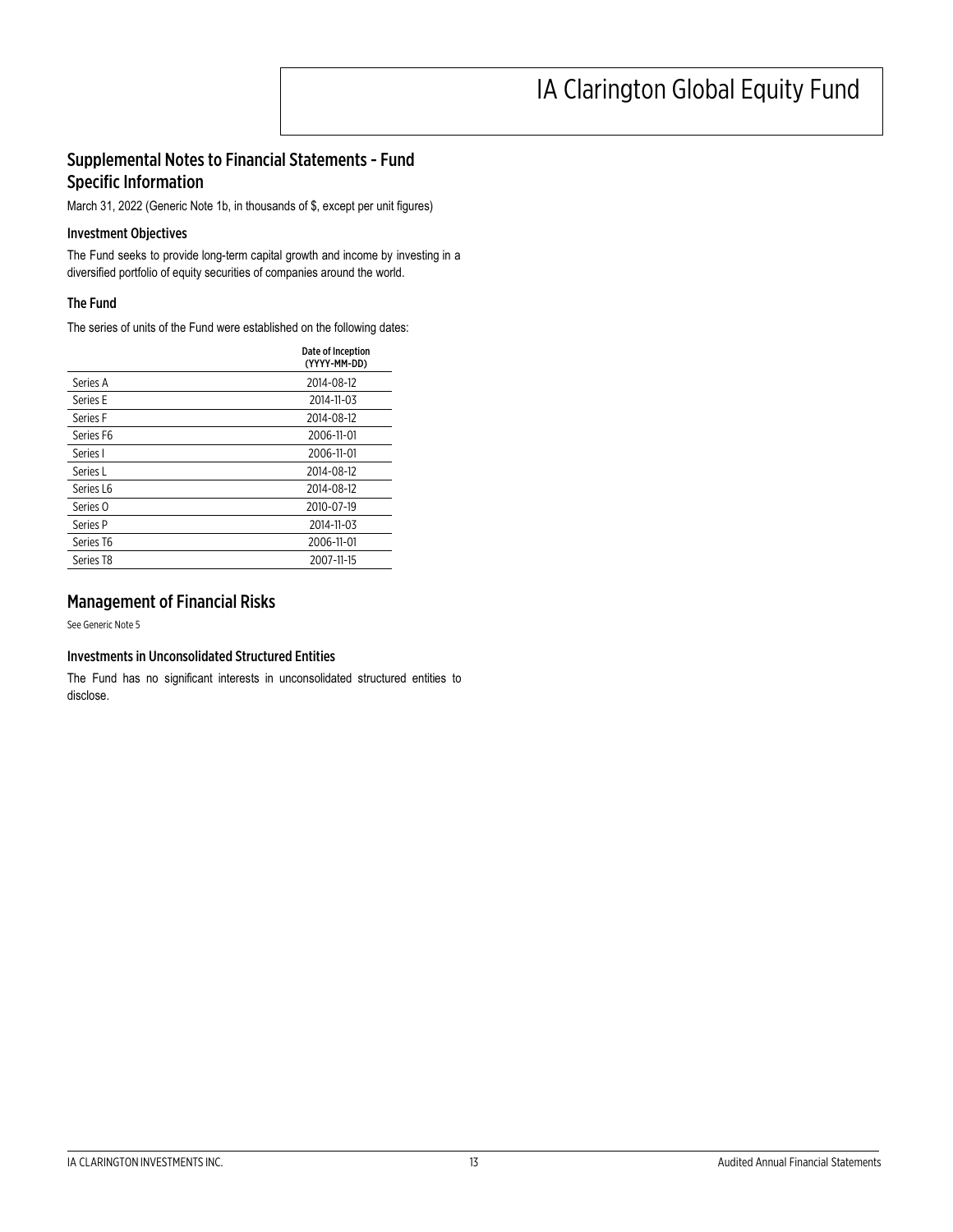### **Supplemental Notes to Financial Statements - Fund Specific Information (continued)**

**March 31, 2022 (Generic Note 1b, in thousands of \$, except per unit figures)** 

### **Related Party Transactions**

**See Generic Note 7** 

#### **Management Fees**

**As at March 31, 2022 and March 31, 2021 , the annualized management fee rate applicable for each series of the Fund, net of waivers, if any, is as follows:** 

| <b>Series</b> | <b>Management Fee</b><br>as at<br>March 31, 2022<br>$(\%)$ | <b>Management Fee</b><br>as at<br>March 31, 2021<br>$(\%)$ |
|---------------|------------------------------------------------------------|------------------------------------------------------------|
| Series A      | 1.90                                                       | 1.90                                                       |
| Series E      | 1.80                                                       | 1.80                                                       |
| Series F      | 0.80                                                       | 0.80                                                       |
| Series F6     | 0.80                                                       | 0.80                                                       |
| Series I      |                                                            |                                                            |
| Series L      | 2.00                                                       | 2.00                                                       |
| Series L6     | 2.00                                                       | 2.00                                                       |
| Series 0      |                                                            |                                                            |
| Series P      |                                                            |                                                            |
| Series T6     | 1.90                                                       | 1.90                                                       |
| Series T8     | 1.90                                                       | 1.90                                                       |

**The amount of management fees incurred during the period end is included in "Management Fees" in the Statement of Comprehensive Income.** 

#### **Fixed Administration Fees**

As at March 31, 2022 and March 31, 2021, the rate of the annual Fixed **Administration Fee for each series of the Fund, net of waivers, if any, is as follows:** 

| <b>Series</b> | <b>Fixed Administration Fees</b><br>as at<br>March 31, 2022<br>$(\%)$ | <b>Fixed Administration Fees</b><br>as at<br>March 31, 2021<br>$(\%)$ |
|---------------|-----------------------------------------------------------------------|-----------------------------------------------------------------------|
| Series A      | 0.30                                                                  | 0.30                                                                  |
| Series E      | 0.17                                                                  | 0.17                                                                  |
| Series F      | 0.17                                                                  | 0.17                                                                  |
| Series F6     | 0.17                                                                  | 0.17                                                                  |
| Series I      |                                                                       |                                                                       |
| Series L      | 0.30                                                                  | 0.30                                                                  |
| Series L6     | 0.30                                                                  | 0.30                                                                  |
| Series O      | 0.15                                                                  | 0.15                                                                  |
| Series P      | 0.24                                                                  | 0.24                                                                  |
| Series T6     | 0.30                                                                  | 0.30                                                                  |
| Series T8     | 0.30                                                                  | 0.30                                                                  |

**The amount of fixed administration fees incurred during the period end is included in "Fixed Administration Fees" in the Statement of Comprehensive Income.** 

#### **Investments in the Fund**

**IA Clarington Investments Inc. and Industrial Alliance Insurance and Financial Services Inc. (Industrial Alliance) had investments in the Fund, at fair value, as at the following dates:** 

| As at          | As at          |
|----------------|----------------|
| March 31, 2022 | March 31, 2021 |
| 60.622         | 64.398         |

**The preceding table includes investments from other funds, including those managed by Industrial Alliance Investment Management Inc. ("IAIM"), a wholly-owned subsidiary of Industrial Alliance and related party to IA Clarington.** 

### **Redeemable Units**

**See Generic Note 8** 

For the periods ended March 31, 2022 and March 31, 2021, the following units **were issued/reinvested and redeemed:** 

|                     |                 |                               | lssued/                     | Redeemed         |                  | Weighted                |
|---------------------|-----------------|-------------------------------|-----------------------------|------------------|------------------|-------------------------|
|                     | Period<br>ended | <b>Beginning</b><br>of Period | Reinvested<br>during Period | during<br>Period | End of<br>Period | Average<br><b>Units</b> |
|                     |                 |                               |                             |                  |                  |                         |
| Series A            | 2022            | 3,547                         | 325                         | 668              | 3,204            | 3,362                   |
|                     | 2021            | 4,683                         | 465                         | 1,601            | 3,547            | 4,133                   |
| Series E            | 2022            | 248                           | 112                         | 46               | 314              | 268                     |
|                     | 2021            | 249                           | 97                          | 98               | 248              | 223                     |
| Series F            | 2022            | 1,987                         | 582                         | 589              | 1,980            | 2,025                   |
|                     | 2021            | 2,448                         | 261                         | 722              | 1,987            | 2,175                   |
| Series F6           | 2022            | 391                           | 30                          | 67               | 354              | 362                     |
|                     | 2021            | 481                           | 66                          | 156              | 391              | 425                     |
| Series I            | 2022            | 5,400                         | 1,466                       | 2,117            | 4,749            | 4,772                   |
|                     | 2021            | 11.643                        | 853                         | 7,096            | 5,400            | 9,032                   |
| Series L            | 2022            | 185                           | 99                          | 37               | 247              | 201                     |
|                     | 2021            | 374                           | 19                          | 208              | 185              | 270                     |
| Series L6           | 2022            | 40                            | 3                           | 16               | 27               | 34                      |
|                     | 2021            | 79                            | 6                           | 45               | 40               | 67                      |
| Series <sub>O</sub> | 2022            | 162                           | 3                           | 84               | 81               | 106                     |
|                     | 2021            | 1,657                         | 32                          | 1,527            | 162              | 875                     |
| Series P            | 2022            | 7                             |                             |                  | 7                | 7                       |
|                     | 2021            | 7                             |                             |                  | 7                | 7                       |
| Series T6           | 2022            | 3,560                         | 194                         | 537              | 3,217            | 3,376                   |
|                     | 2021            | 4,286                         | 265                         | 991              | 3,560            | 3,968                   |
| Series T8           | 2022            | 1,502                         | 99                          | 240              | 1,361            | 1,428                   |
|                     | 2021            | 1,796                         | 124                         | 418              | 1,502            | 1,647                   |

### **Soft Dollar Commissions**

**See Generic Note 9** 

**In addition to paying for the cost of brokerage services in respect to security transactions, commissions paid to certain brokers may also cover research services provided to the investment manager. The value of the research services included in the commissions paid by the Fund to those brokers are as follows:** 

| For the period ended | For the period ended |
|----------------------|----------------------|
| March 31, 2022       | March 31, 2021       |
| (\$)                 | (\$)                 |
|                      |                      |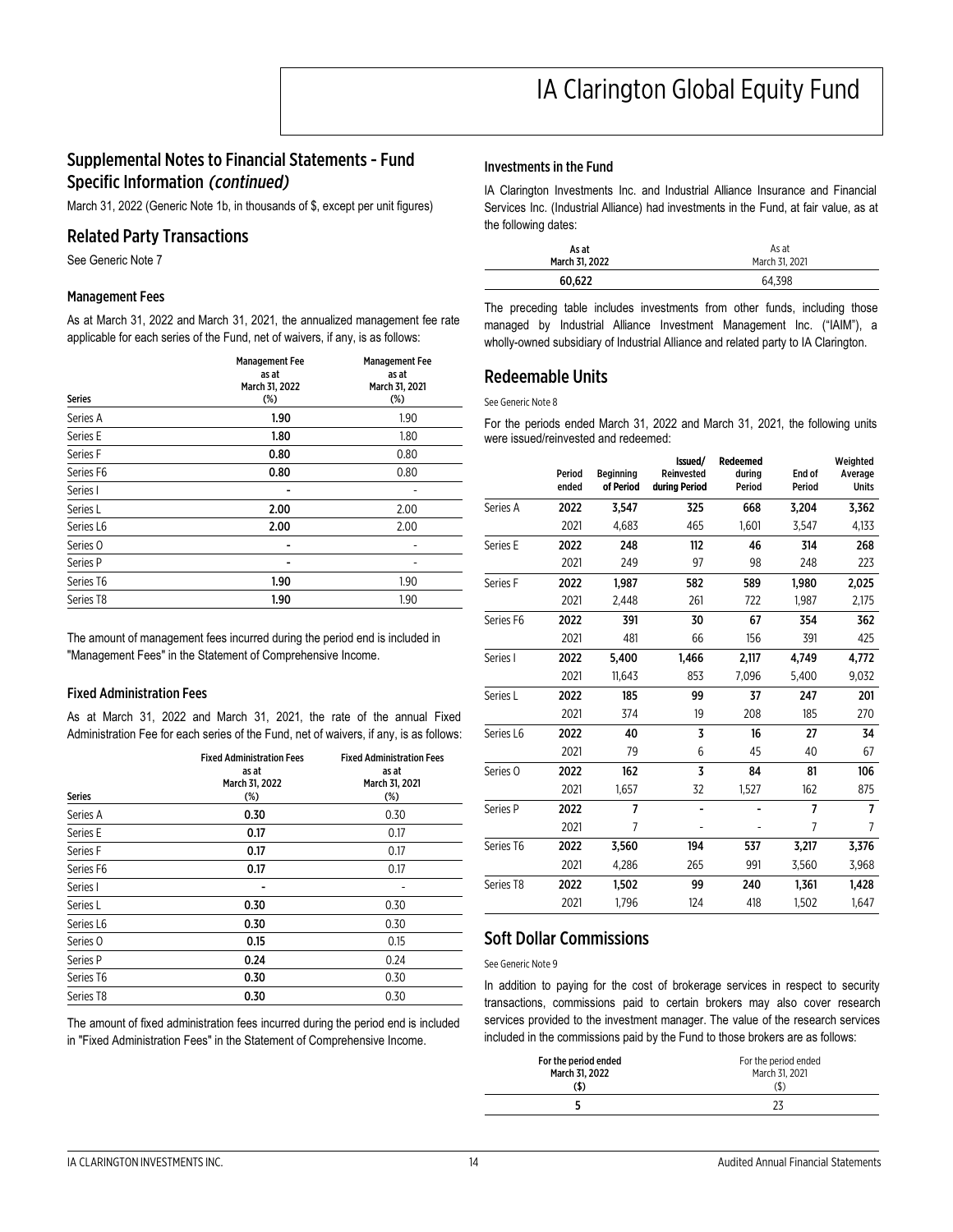### **Supplemental Notes to Financial Statements - Fund Specific Information (continued)**

**March 31, 2022 (Generic Note 1b, in thousands of \$, except per unit figures)** 

### **Securities Lending**

**See Generic Note 10** 

**For the periods ended March 31, 2022 and March 31, 2021 the Fund's securities lending income, net of withholding tax, was as follows:** 

|                                                    | 2022<br>(5) | 2021<br>(5) |
|----------------------------------------------------|-------------|-------------|
| Gross securities lending income                    | 14          |             |
| Securities lending charges                         | (5)         | (4)         |
| Net securities lending income received by the Fund |             |             |

**During the period ended March 31, 2022 , securities lending charges paid to the Fund's custodian, CIBC Mellon Trust Company, represented approximately 18% of the gross securities lending income.** 

**For the period from April 1, 2020 to January 31, 2021, securities lending charges paid to the Fund's custodian, RBC Investor & Treasury Services, represented approximately 30% of the gross securities lending income. For the period from February 1, 2021 to March 31, 2021, securities lending charges paid to the Fund's custodian, CIBC Mellon Trust Company, represented approximately 18% of the gross securities lending income.** 

**As at March 31, 2022 and March 31, 2021 , the fair value of the loaned securities of the Fund included in the investments is as follows:** 

#### **As at March 31, 2022**

| Aggregate Value of      | Aggregate Value of       |
|-------------------------|--------------------------|
| Securities on Loan (\$) | Collateral for Loan (\$) |
| 8.588                   | 9.063                    |

#### **As at March 31, 2021**

| Aggregate Value of      | Aggregate Value of       |  |
|-------------------------|--------------------------|--|
| Securities on Loan (\$) | Collateral for Loan (\$) |  |
|                         | 2.437                    |  |

**The collateral held for the loaned securities may consist of bonds, treasury bills, banker's acceptances and letters of credit.** 

### **Income Taxes**

**See Generic Note 11** 

**As at the 2021 year end, the Fund had the following capital loss carry forwards for income tax purposes. Capital losses may be carried forward indefinitely to be applied against future capital gains.** 

| Net Capital Loss (\$) | Non-Capital Losses (\$) | <b>Year of Expiry</b> |
|-----------------------|-------------------------|-----------------------|
| 60.899                | -                       | -                     |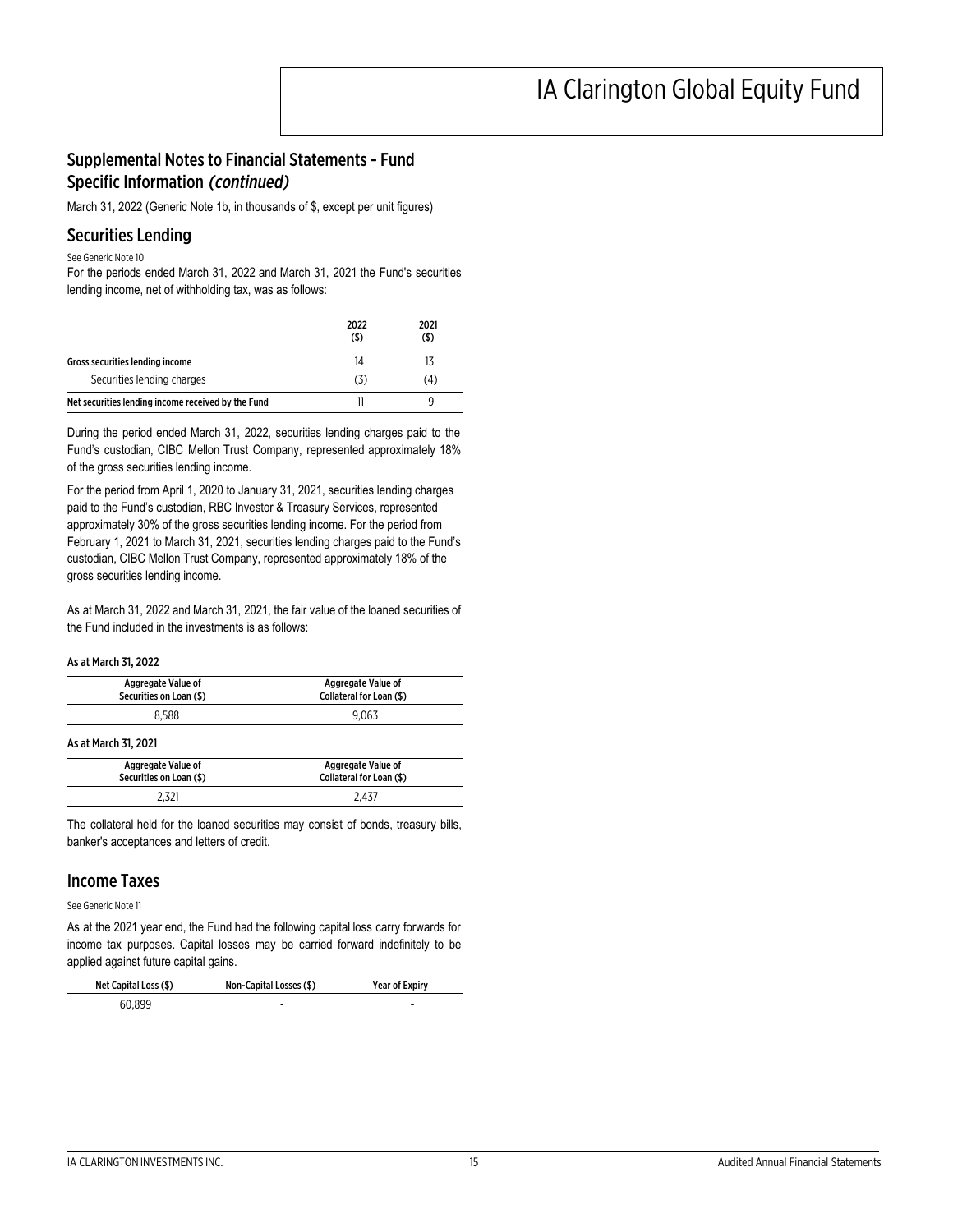**March 31, 2022** 

**(also see Supplemental Notes to the Financial Statements - Fund Specific Information)** 

### **1. General Information**

#### **a) The Funds**

**The funds (the "Funds") are comprised of unincorporated open-end mutual fund trusts and unit trusts established under the laws of the Province of Ontario and governed by the Declaration of Trust. IA Clarington Investments Inc. ("IA Clarington" or the "Manager") is the manager and the trustee of the Funds. The Manager is a wholly-owned subsidiary of Industrial Alliance Insurance and Financial Services Inc. ("iA").** 

**The Funds invest primarily in different types of securities depending on their investments policies. Refer to Schedule of Investment Portfolio specific to each fund for further details on their investments.** 

**The Funds' functional and presentation currency is Canadian dollars, except for IA Clarington U.S. Dollar Floating Rate Income Fund, whose functional and presentation currency is U.S. dollars.** 

**These financial statements were authorized for issue by the Manager on June 02, 2022.** 

**The address of the Funds' administrative office is 522 University Avenue, Suite 700, Toronto, Ontario, Canada, M5G 1Y7.** 

#### **b) Financial Reporting Dates**

**For Funds (except for IA Clarington Loomis Global Multisector Bond Fund, IA Wealth Enhanced Bond Pool, IA Clarington Loomis U.S. All Cap Growth Fund and IA Clarington Inhance Global Equity SRI Fund) established before April 1, 2021, the Statements of Financial Position are as at March 31, 2022 and March 31, 2021 and the Statements of Comprehensive Income, the Statements of Changes in Net Assets Attributable to Holders of Redeemable Units and the Statements of Cash Flows are for the 12-month periods ended March 31, 2022 and March 31, 2021.** 

**For the IA Clarington Loomis Global Multisector Bond Fund, IA Wealth Enhanced Bond Pool, IA Clarington Loomis U.S. All Cap Growth Fund and IA Clarington Inhance Global Equity SRI Fund, the Statements of Financial Position are as at March 31, 2022 and March 31, 2021. The Statements of Comprehensive Income, the Statements of Changes in Net Assets Attributable to Holders of Redeemable Units and the Statements of Cash Flows are for the 12-month period ended March 31, 2022 and from the date of inception as indicated in the Supplemental Notes to Financial Statements - Fund Specific Information to the period ended March 31, 2021.** 

**For the IA Clarington Global Risk-Managed Income Portfolio, IA Clarington Inhance High Growth SRI Portfolio and IA Clarington Inhance Conservative SRI Portfolio, the Statements of Financial Position are as at March 31, 2022. The Statement of Comprehensive Income, the Statement of Changes in Net Assets Attributable to Holders of Redeemable Units and the Statement of Cash Flows are from the date of inception as indicated in the Supplemental Notes to Financial Statements - Fund Specific Information of inception to the period ended March 31, 2022.** 

### **2. Basis of Presentation**

**These audited financial statements have been prepared in compliance with International Financial Reporting Standards as issued by the International Accounting Standards Board ("IFRS").** 

### **3. Summary of Significant Accounting Policies**

**The significant accounting policies are as follows:** 

#### **a) Significant judgments and assumptions**

**The preparation of financial statements requires the Manager to use judgment in applying its accounting policies and make estimates and assumptions that**  **affect the reported amounts of assets, liabilities, income and expenses during the reporting periods and complementary information. The most significant estimates and judgments include the fair value of financial instruments, the classification and measurement of investments and application of the fair value option.** 

**The Funds hold financial instruments that are not quoted in active markets, including derivative financial instruments. Fair values of such instruments are determined using established valuation techniques. Actual results may differ from the Manager's best estimates. Estimates and assumptions are periodically reviewed according to changing facts and circumstances. Changes in assumptions could affect the reported fair values of financial instruments.** 

**i) Classification and Measurement of Investments** 

**In classifying and measuring financial instruments held by the Funds, the Manager is required to make significant judgments in determining the most appropriate classification in accordance with IFRS 9. IFRS 9 contains three principal classification categories for financial assets: measured at amortized cost, fair value through other comprehensive income ("FVOCI"), and fair value through profit and loss ("FVTPL"). The classification of financial assets under IFRS 9 is generally based on the business model in which a financial asset is managed and its contractual cash flow characteristics. Assessment and decision on the business model approach used is an accounting judgement.** 

#### **b) Financial Instruments**

**i) Classification of Financial Instruments** 

**The Funds initially recognize financial instruments at fair value, plus transaction costs in the case of financial instruments measured at amortized cost. Ongoing purchases and sales of financial assets are recognized at their trade date.** 

**The Funds classify their investments (equity securities, investment funds and bonds), short-term investments, and derivative financial instruments at fair value through profit or loss.** 

**The Funds' accounting policies for measuring the fair value of their investments and derivative financial instruments are identical to those used in measuring their Net Asset Value ("NAV") for transactions with unitholders.** 

**The Funds' obligation for net assets attributable to holders of redeemable units which are classified as an "other financial liability", is presented at the redemption amount, which approximates fair value or amortized cost for the Target Click Funds. All other financial assets and liabilities are measured at amortized cost. Under this method, the financial assets and liabilities reflect the amount required to be received or paid, discounted when appropriate, at the contract's effective rates.** 

**As at March 31, 2022 and March 31, 2021, there were no differences between the Funds' net asset value per unit for transactions and their net assets attributable to holders of redeemable units per unit in accordance with IFRS.** 

**ii) Fair Value Measurements** 

**Fair value is the price that would be received for selling an asset or paid to transfer a liability in an orderly transaction between market participants at the measurement date. In circumstances where the last traded price for equities and the mid price for bonds is not within the bid-ask spread, the Manager determines the point within the bid-ask spread that is most representative of fair value based on the specific facts and circumstances, and in cases where the last traded price has a traded volume lower than 100, the mid price is used.** 

#### **iii) Impairment of Financial Assets**

**At each reporting period, the Funds assess whether the credit risk of a financial asset classified at amortized cost has increased significantly since**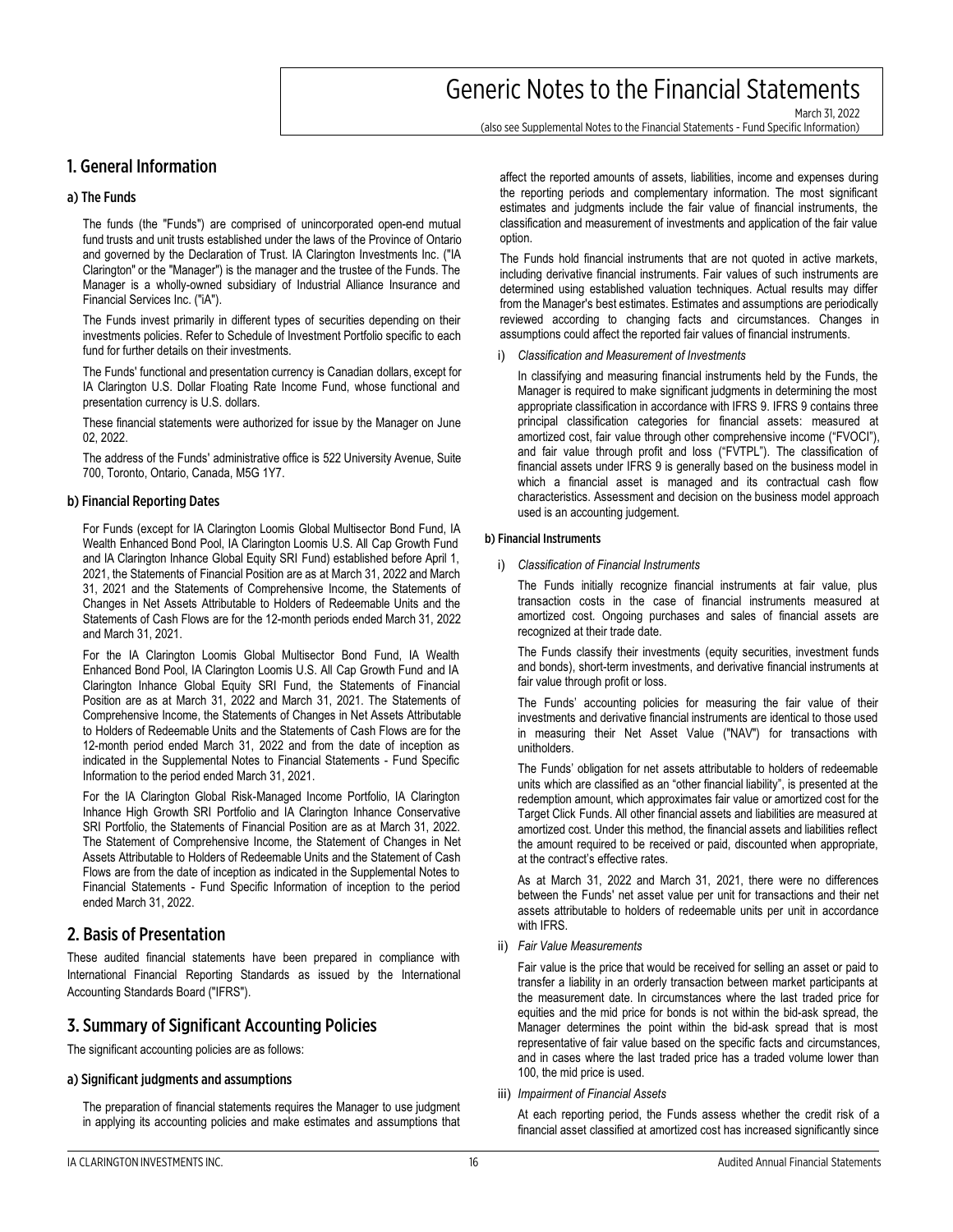**March 31, 2022** 

**(also see Supplemental Notes to the Financial Statements - Fund Specific Information)** 

**the initial recognition and whether an expected credit loss needs to be recognized. To assess this, the funds compare the impairment risk of the financial instrument on the reporting date with the impairment risk on the initial recognition date. Considering the short-term nature of financial instruments at amortized cost, the Funds apply the simplified method to recognize expected credit losses. The amount recognized as expected credit loss corresponds to the expected shortfall in discounted cash flows over the lifetime of the financial instrument.** 

**iv) Derecognition** 

**Financial assets are derecognized when the rights to receive cash flows from the financial assets have expired or the Funds have substantially transferred all risks and rewards of ownership. Financial liabilities at fair value through profit or loss are derecognized when the obligation specified in the contract is discharged, cancelled or expired.** 

#### **c) Short Term Investments**

**Short term investments consist of banker's acceptances, Treasury bills and bank guaranteed asset-backed commercial paper with maturities of less than one year at the acquisition date.** 

#### **d) Cash & Margin**

**Cash is comprised of deposits with financial institutions.** 

**A portion of the assets of a Fund which holds derivative financial instruments are held by broker as margin or collateral. Margin or collateral may be comprised of cash or securities pledged. Securities pledged as collateral or deposited to meet margin requirements follow the fair value policies outlined above and are identified in the Schedule of Investment Portfolio. In addition, these securities are included in "Investments" in the Statements of Financial Position. For the IA Clarington Global Equity Exposure Fund, there are no restrictions on these assets other than as set out in the Special Custody Agreements between the Fund, the Custodian and the broker. The restriction stipulates that until such time as Custodian receives a Secured Party Notice, the Fund may transfer assets from the Special Custody Account by providing a Written Instruction to the Custodian as long as Adequate Margin remains credited to the Special Custody Account. For all other Funds, there are no restrictions on these assets. There is no impact on the Fund's Net Asset Value ("NAV") based on the holding.** 

#### **e) Income Recognition**

**Dividend income is recorded on the ex-dividend date. Distributions and allocations from investment funds and income from income trusts are recognized on the distribution date. The latter income may include dividends, interest, capital gains and return of capital. The proceeds of distributions may be used to purchase additional units of the reference funds.** 

**Income from derivative financial instruments shown on the Statements of Comprehensive Income represents the income received by the fund for those derivative financial investments which are not held for hedging purposes.** 

**Interest for distribution purposes shown on the Statements of Comprehensive Income represents the coupon interest received by the fund accounted for on an accrual basis. Income represents the coupon interest received by the fund on an accrual basis and/or imputed interest on zero coupon bonds. Any premiums paid or discounts received on the purchase of zero coupon bonds are amortized.** 

**Realized gains or losses and unrealized appreciation and depreciation on investments are calculated on an average cost basis, which does not include the amortization of premiums or discounts on fixed income and debt securities with the exception of zero coupon bonds and without giving effect to transaction costs.** 

**Gains or losses from daily valuation of derivative financial instruments are included in Derivative financial instruments: Net change in unrealized appreciation (depreciation) until the contracts are settled or expired. Realized gains or losses from settlement or expiration are included in Derivative financial instruments: Net realized gain (loss).** 

#### **f) Other Financial Assets and Liabilities**

**All financial assets and liabilities of each Fund, other than investments, derivative financial instruments and each Fund's obligation for net assets attributable to holders of redeemable units other than the Target Click Funds, are carried at amortized cost which approximates fair value due to their short term nature. Each Fund's obligation for net assets attributable to holders of redeemable units is presented at the redemption amount which approximates fair value.** 

#### **g) Foreign Currency Translation**

**The fair value of portfolio investments denominated in foreign currency, foreign currency holdings and other assets and liabilities are translated into the functional currency at the exchange rate applicable on the measurement date. Investment transactions, income and expenses are translated at the exchange rates on the dates of such transactions.** 

**Foreign exchange gains and losses relating to cash are presented as "Foreign exchange gain (loss) on cash", and those relating to other financial assets and liabilities as well as realized and unrealized foreign currency gains or losses on investments or derivative financial instruments are presented within "Total other changes in fair value of investments and derivative financial instruments", in the Statements of Comprehensive Income.** 

#### **h) Foreign currency contracts**

**Foreign currency contracts, if purchased or sold, are valued at the current market value thereof on the valuation date. The value of these currency contracts is the gain or loss that would be realized if, on the valuation date, the positions were to be closed out. It is reported in the Statement of Comprehensive Income and in the Statements of Financial Position. For spot contracts and when currency contracts are closed out or expire, realized gains or losses are recognized and are included in the Statements of Comprehensive Income. The Canadian dollar value of currency contracts is determined using currency contracts exchange rates supplied by an independent service provider.** 

**The Funds may enter into currency contracts primarily with the intention to offset or reduce exchange rate risks associated with the investments and also, periodically, to enhance returns to the portfolio. Losses may arise due to a change in the value of the currency contracts or if the counterparty fails to perform under the contract.** 

#### **i) Expenses**

**All expenses are recognized in the Statements of Comprehensive Income on the accrual basis.** 

#### **j) Net Assets Attributable to Holders of Redeemable Units**

**Units of the Funds are issued and redeemed at their NAV per Unit. The NAV per unit is determined at the end of each day the Toronto Stock Exchange is open for trading. The NAV of a particular series of Units of a Fund is computed by calculating the value of that series' proportionate share of the assets and liabilities of the Funds common to all series, less the liabilities of the Funds attributable only to that series. Income, non-series specific expenses, realized and unrealized gains (losses) of investments, and foreign currency and transaction costs are allocated proportionately to each series based upon the**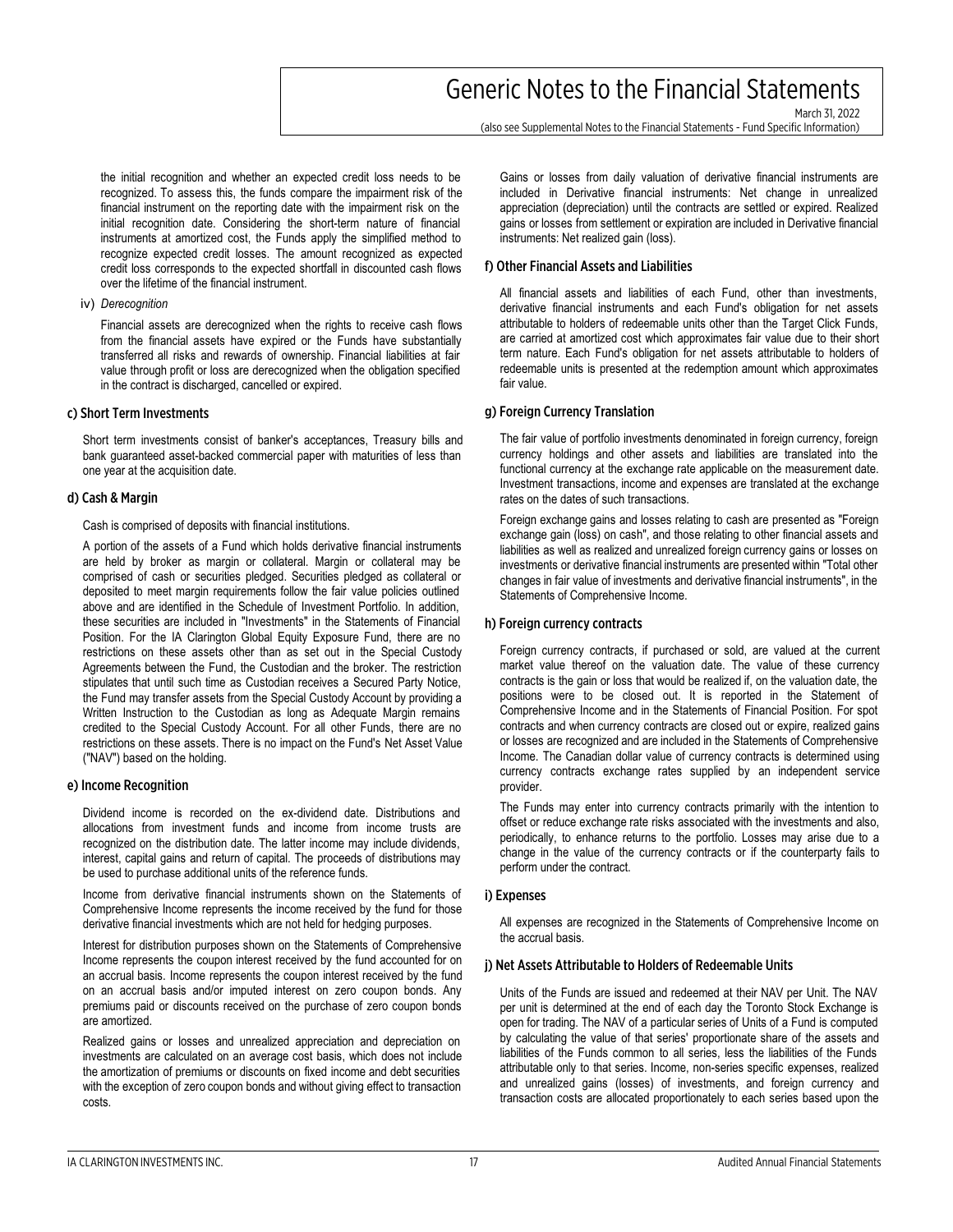**March 31, 2022** 

**(also see Supplemental Notes to the Financial Statements - Fund Specific Information)** 

**relative NAV of each series of the Fund. Expenses directly attributable to a series are charged directly to that series.** 

**Redeemable units can be redeemed at any time for cash equal to a proportionate share of the Fund's net asset value attributable to the unit series. The redeemable units are classified as financial liabilities and are measured at their redemption amount or at amortized cost for the Target Click Funds.** 

**The increase (decrease) in net assets attributable to holders of redeemable units per unit reported in the Statement of Comprehensive Income represents the increase (decrease) in net assets attributable to holders of redeemable units by series for the period, divided by the weighted average number of units of the series outstanding during the period.** 

**Distributions to holders of redeemable units are recognized in the Statements of Changes in Net Assets Attributable to Holders of Redeemable Units.** 

**ETF Series Securities may be redeemed on any trading day for cash proceeds at a redemption price equal to 95% of the closing price of the ETF Series Securities on the effective date of the redemption, subject to a maximum redemption price of the applicable net asset value per ETF Series Security.** 

#### **k) Investments in Subsidiaries, Joint Ventures and Associates**

**In determining whether a Fund is an investment entity, the Manager may be required to make significant judgements about whether the Fund has the typical characteristics of an investment entity. An investment entity is an entity that may hold only one investment, an underlying fund, however, consistent with the investment entity definition, the Fund primarily obtains funds from one or more investors for the purpose of providing them with investment management services, commits to its investors that the business purpose is to invest the funds solely for returns from capital appreciation, investment income or both, and measures and evaluates the performance of its investments on a fair value basis.** 

**Each Fund has determined that it meets the definition of an investment entity and it is required to account for investments in associates, joint ventures and subsidiaries at fair value through profit and loss.** 

**Subsidiaries are all entities, including investments in other investment entities, over which a fund has control. A fund is deemed to control an entity when it has rights to or is entitled to variable returns from its involvement with the entity, and has the ability to affect those returns through its power over the entity. The Funds are investment entities and therefore account for investments in subsidiaries, if any, at fair value through profit and loss. The Funds also designate any investments in associates and joint ventures at fair value through profit and loss.** 

#### **l) Transaction Costs**

**The transaction costs related to investments are expensed as incurred in the Statements of Comprehensive Income in the item line "Transaction costs". Transaction costs are incremental costs that are directly attributable to the acquisition, issuance or disposal of an investment, including fees and commissions paid to agents, advisors, brokers and dealers.** 

### **4. New Accounting Policies and Accounting Policies Changes**

**On January 23, 2020, the IASB published an amendment to IAS-1 "Presentation of Financial Statements". The amendment concerns the classification of liabilities as current or non-current and only affects the presentation of liabilities in the statement of financial position, and not the amount or timing of recognition of any asset, liability income or expense, or the information that entities disclose about those items. The provisions of this amendment will apply retrospectively to financial statements beginning on or after January 1, 2022. Early adoption is**  **permitted. The Manager has evaluated this amendment and has determined that there is no impact on the Fund's financial statements.** 

**Effective June 1st, 2021, the applicable Fund's changed the accounting policy for calculating the imputed interest of zero coupon bonds, from the constant yield method to the straight line amortization method. Comparative amounts were not revised to conform with the policy adopted in the current period.** 

### **5. Management of Financial Risks**

#### **a) Methods and Assumptions Used to Estimate Fair Values of Financial Instruments**

**Disclosures regarding financial instruments must be presented as a hierarchy that categorizes the inputs to valuation techniques used to value assets and liabilities at measurement date. The hierarchy gives the highest priority to readily available unadjusted quoted prices in active markets for identical assets or liabilities and lowest priority to unobserved inputs when market prices are not readily available or reliable. The three levels of the hierarchy are described below:** 

**Level 1 - Valuation based on quoted prices in active markets (unadjusted) for identical assets or liabilities.** 

**Level 2 - Valuation model based on inputs other than quoted prices included in Level 1 that are observable for the asset or liability, either directly or indirectly.** 

**Level 3 - Valuation model based on significant unobservable inputs that are supported by little or no market activity.** 

**All fair value measurements in the Funds are recurring. The financial instruments are classified as Level 1 when the related security or derivative is actively traded and a quoted price is available. If an instrument classified as Level 1 subsequently ceases to be actively traded, it is transferred out of Level 1. In such cases, instruments are reclassified into Level 2, unless the measurement of its fair value requires the use of significant unobservable inputs, in which case it is classified as Level 3.** 

**Invested assets are accounted for using the methods described below and the hierarchy of financial instruments at fair value is disclosed in the Discussion of Financial Instrument Risk Management section of each Fund.** 

**i) Equities** 

**Each equity listed is valued at the close price reported on the principal securities exchange on which the issue is traded or, if no active market exists, the fair value is estimated using equity valuation methods, which analyze the fair value of the net asset, and other techniques that rely on comparisons with reference data, such as market indices. In circumstances where the last traded price is not within the bid-ask spread, the Manager determines the point within the bid-ask spread that is most representative of fair value based on the specific facts and circumstances.** 

**ii) Investments in Reference funds** 

**Investments in reference funds are valued at fair value which generally corresponds to the NAV of the reference fund at the valuation date.** 

**iii) Bonds** 

**Fixed-income investments, which include primarily government bonds, corporate bonds, asset backed securities, term loans, zero coupon bonds, residue bonds and municipal bonds are valued on mid prices using independent pricing services, or by dealers who trade such securities. Pricing services consider yield or price of fixed-income securities of comparable quality, coupon, maturity and type as well as dealer supplied prices.** 

**The par value and cost base of real return bonds are adjusted daily by the inflation adjustment. Interest is accrued on each valuation date based on the inflation adjusted to par at that time. The daily change in the inflation**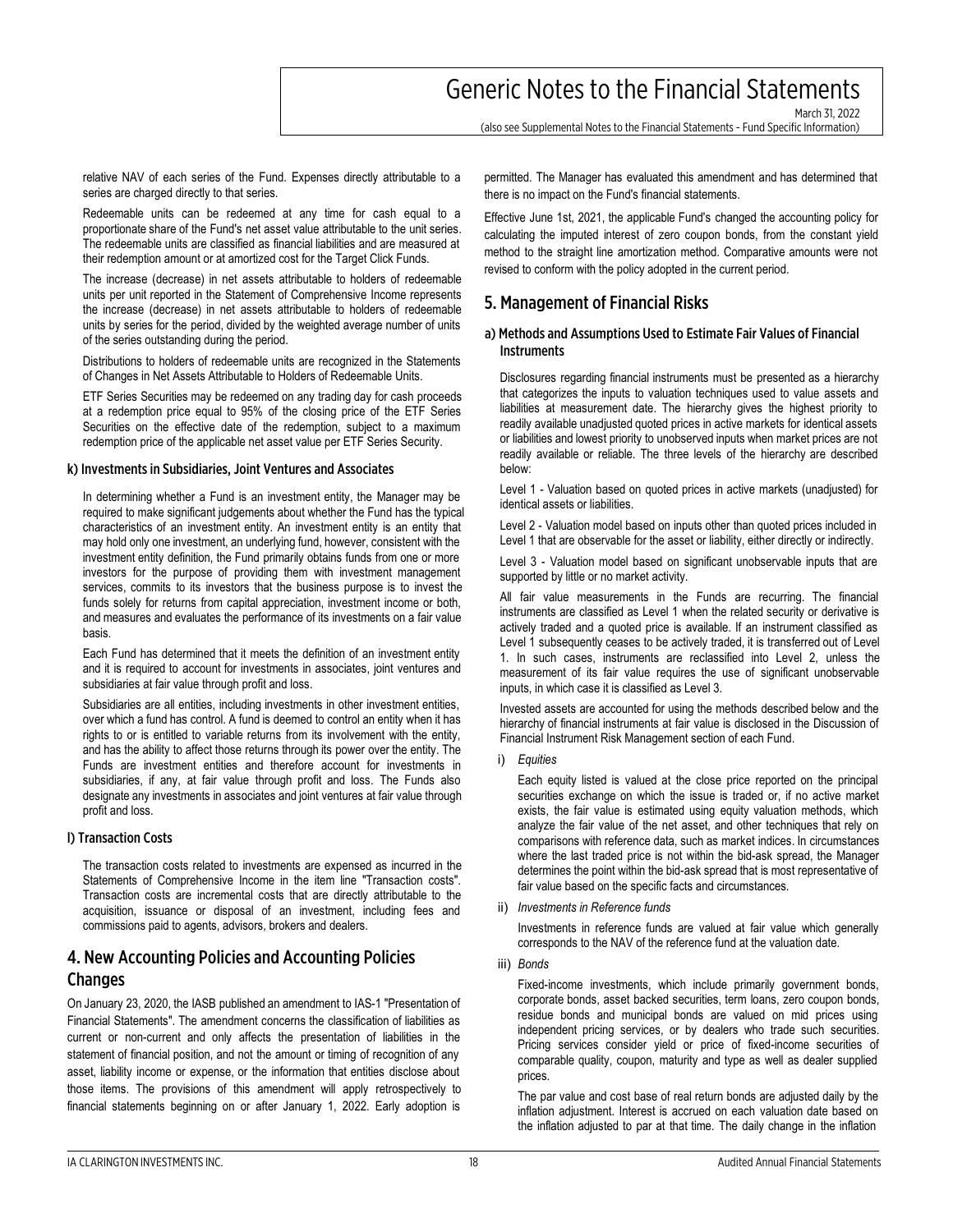**March 31, 2022** 

**(also see Supplemental Notes to the Financial Statements - Fund Specific Information)** 

**adjusted to par is recognized as income. At maturity, the bonds will pay their final coupon interest payment, plus the cumulative inflation compensation accrued from the original issue date.** 

**No efficient market has been developed for certain bonds. The Manager estimates the fair value of these investments according to a valuation model that it believes is appropriate under the circumstances. The valuation is modelled on an individual basis according to the category of reference assets, including traditional or synthetic assets.** 

#### **iv) Valuation of Unlisted Securities and Other Investments**

**When the valuation principles of the aforementioned investments are not appropriate, fair value is determined according to the Manager's best estimates, based on established valuation procedures. These procedures cover, among others, securities no longer traded, securities issued by private corporations and illiquid securities. The fair value of these securities established for the purpose of calculating the Funds' net assets attributable to holders of redeemable units may differ from the securities' most recent bid or ask price.** 

**Equity investments consist of common shares, purchase warrants and preferred shares. The equity investments are valued based on the last round of financing, third party valuations, financial statements and liquidity discounts. Fixed income investments are valued at fair value based on operating results and financial condition of the company. The manager will assess the ability of the company to meet financial covenants, including the ability to make interest and principal payments, the need for further financing and the ability to cover the amount of the Fund's investment with the assets of the investee company. In addition to the range of valuation methods employed, a significant number of key assumptions used in the valuation of individual investments are specific to the investee company.** 

**v) Short-term Investments** 

**Short-term investments are accounted for at the mid rate using valuations based on a matrix system which considers such factors as security prices, yields and maturities of similar benchmarks. For the Money Market Fund, the cost of short-term investments together with interest accrued approximates the fair value.** 

**For items 5i to 5v, the difference, if any, between the total fair value and the total cost of securities corresponds to Investments: Net change in unrealized appreciation (depreciation).** 

**vi) Cash** 

**Cash and Bank overdraft are accounted for at amortized cost.** 

**vii) Derivative Financial Instruments** 

**The fair value of currency contracts is based on a matrix of market forward quotes. The forward quotes are calculated with a linear interpolation. If the matrix is not available, current market quotes for the reference currencies are used.** 

**Options, futures and swaps are marked-to-market on each valuation day according to the gain or loss that would be realized if the contracts were settled.** 

**The difference between the fair value and cost of securities corresponds to Derivative financial instruments: Net change in unrealized appreciation (depreciation).** 

**viii)Other information** 

**If an investment security cannot be valued under the above criteria, or under any valuation criteria set out in securities legislation, or if any of the valuation criteria adopted by the Manager but not set out in securities legislation, are at any time considered by the Manager to be inappropriate in the circumstances, then the Manager shall use a valuation that it considers to be fair in the circumstances.** 

#### **ix) Fair Value Pricing**

**For the purpose of calculating the NAV, the Funds use fair value pricing with a view to deter excessive short-term trading in the Funds and to mitigate market timing opportunities. Fair value pricing is designed to provide a more accurate NAV by making fair value factor adjustments to quoted or published prices of the non-North-American equities for significant events occurring between the earlier of close of non-North-American markets, and the time at which NAV is determined. Therefore, the fair value of equities for the purpose of calculating the NAV of the Funds may differ from the closing market price of the equities.** 

#### **b) Financial Risks**

**A Fund's investment activities expose it to a variety of financial risks which may include: credit risk, concentration risk, liquidity risk and market risk (including interest rate risk, currency risk and price risk). The value of investments within a Fund's portfolio can fluctuate from day to day, reflecting changes in interest rates, economic conditions, market and company news related to specific securities within the Funds. The Schedule of Investment Portfolio presents securities by asset type, geographic region, and market segment. The level of risk depends on the Fund's investment objectives and strategy.** 

**The Manager manages the potential adverse effects of financial risks on a Fund's performance by employing and overseeing professional and experienced portfolio advisors that regularly monitors the Fund's positions and market events and diversifies the investment portfolios, within the constraints of the investment guidelines.** 

**A Fund's overall risk management practice involves oversight of investment activities and monitoring and testing of compliance with the Fund's investment strategy and securities regulations.** 

#### **Reference Fund Units**

**Some Funds can invest in units of other investment funds ("reference funds") whose investment policies permit investments in vehicles such as bonds, stocks or other fund units. Certain risk disclosure in the Discussion of Financial Instrument Risk Management section look through to the reference funds' information, if applicable. The manager of each reference fund is responsible for ensuring investments comply with the fund's investment policy. These investments are presented in the Schedule of Investment Portfolio.** 

**i) Credit Risk** 

**Credit risk is the risk that a Fund will sustain a financial loss if a counterparty or a debtor does not meet its commitments to the Fund. The maximum credit risk associated with financial instruments corresponds to the carrying value of the financial instruments presented in the Statements of Financial Position.** 

**Credit risk can also occur when there is a concentration of investments in entities with similar characteristics or that operate in the same sector of activity or the same geographic region, or when a substantial investment is made with a single entity. Credit Risk is disclosed in the Discussion of Financial Instrument Risk Management of each Fund.** 

**The Fund's investment strategies aim to limit this risk by ensuring sound diversification, by limiting exposure to a same issuer and by seeking a relatively high quality of issuers. The Funds invest in financial assets, which generally have an investment grade as rated by a well known rating agency. The fair value of debt instruments includes consideration of the creditworthiness of the issuer, and represents the maximum credit risk exposure of the Fund.** 

**All transactions in listed securities are settled or paid for upon delivery using approved brokers. The risk of default is considered minimal, as delivery of securities sold is only made once the broker has received payment. Payment is made on a purchase once the securities have been**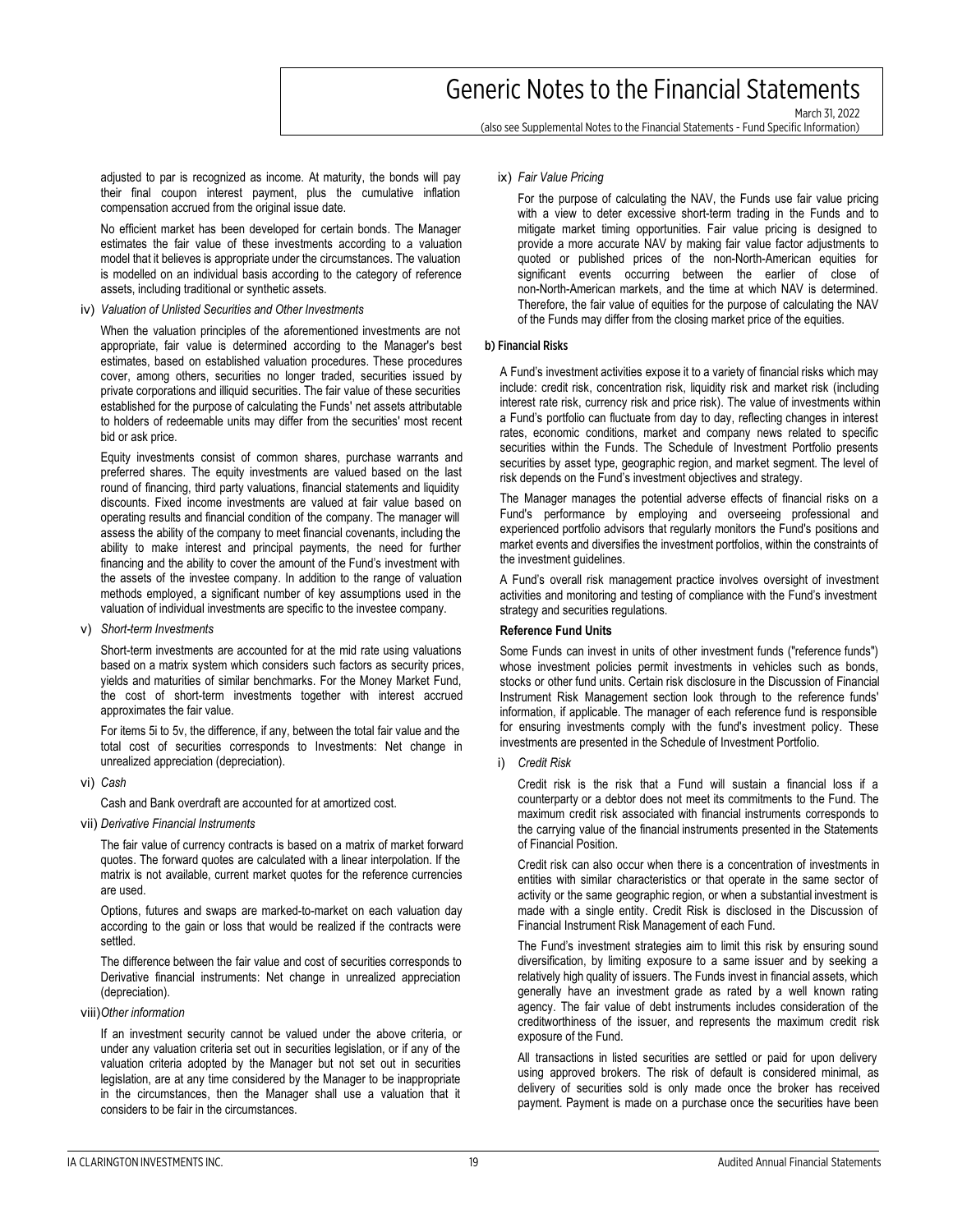**March 31, 2022** 

**(also see Supplemental Notes to the Financial Statements - Fund Specific Information)** 

**received by the broker. The trade will fail if either party fails to meet its obligation.** 

**ii) Concentration Risk** 

**Concentration risk arises as a result of the concentration of exposures within the same category, whether due to geographical location, product type, industry sector or counterparty type and are affected similarly by changes in economic or other conditions. The Fund's investment strategies aim to limit this risk by ensuring sound diversification.** 

**iii) Liquidity Risk** 

**Liquidity risk is the risk that a Fund will encounter difficulty to respect its financial obligations at the appropriate time and under reasonable conditions. The Funds' exposure to liquidity risk is concentrated in the daily cash redemption of units. Liquidity risk is managed by investing the majority of the Funds' assets in investments that are traded in an active market and can be readily disposed of. In addition, the Funds retain sufficient cash and short-term investments to maintain liquidity for the purpose of funding redemptions. Each Fund also has the ability to borrow up to 5% of its Net Asset Value for the purpose of funding redemptions.** 

**Redeemable units are redeemable on demand at the holder's option. However, the Manager does not expect that the contractual maturity disclosed in the Discussion of Financial Instrument Risk Management's section of each Fund will be representative of the actual cash outflows, as holders of these instruments typically retain them for a longer period.** 

**Some Funds may invest in financial instruments that are not traded in active markets and may be illiquid. Such investments include private equity and bonds and are included in the Schedule of Investment Portfolio.** 

**The recent escalating conflict between Ukraine and the Russian Federation has resulted in military conflict, the imposition of economic sanctions, and significant volatility and uncertainty in financial markets. It is unclear how long the conflict, economic sanctions and related market volatility and uncertainty will continue, what further actions may be taken by governments, and what the resulting impact on global economies, businesses and financial markets may be. While the situation remains fluid, the Manager will continue to monitor ongoing developments and the impact to the Funds. As at March 31, 2022, all Funds had either no exposure or an exposure of less than 1% of net assets to Russian securities.** 

- **iv) Market Risk** 
	- **a) Interest Rate Risk**

**Interest rate risk arises from the possibility that changes in interest rates will affect future cash flows or the fair values of interest-bearing financial instruments. The Funds are exposed to the risk that the value of such financial instruments will fluctuate due to changes in the prevailing levels of market interest rates. There is minimal sensitivity to interest rate fluctuations on any cash or short-term investments since they are invested at short-term market interest rates and usually held to maturity. Interest Rate Risk is disclosed in the Discussion of Financial Instrument Risk Management of each Fund.** 

**The Fund's investment strategies aim to limit this risk by ensuring sound diversification, by limiting exposure to a same issuer and by seeking a relatively high quality of issuers.** 

**b) Currency Risk** 

**Some Funds may invest in monetary and non-monetary assets denominated in currencies other than Canadian dollar. These investments result in currency risk, which is the risk that the fair value or future cash flows of the financial instrument will fluctuate because of changes in foreign exchange rates. The Funds may enter into foreign exchange forward contracts to reduce their foreign currency exposure.**  **The sensitivity analysis is disclosed in the Discussion of Financial Instrument Risk Management of each Fund.** 

**c) Price Risk** 

**Price risk is the risk that the fair value or future cash flows of financial instruments will fluctuate as a result of changes in market prices (other than those arising from interest rate risk or currency risk) whether those changes are caused by factors specific to the individual financial instrument or its issuer, or factors affecting all similar financial instruments traded in a market. All investments present a risk of loss of capital. The Fund's portfolio advisor moderates this risk through a careful selection and diversification of securities and other financial instruments within the parameters of the Fund's investment objectives and strategies. Except for derivative financial instruments, the maximum risk resulting from financial instruments is equivalent to their fair value. The Fund's overall market positions are monitored on a daily basis by the Fund's portfolio advisor.** 

**Details of the Fund's price sensitivity is disclosed in the Discussion of Financial Instrument Risk Management's section of each Fund.** 

**v) LIBOR Transition Risk** 

**LIBOR transition risk is the risk related to the anticipated discontinuation of LIBOR. Certain instruments held by Funds rely in some fashion upon LIBOR. Although the transition process away from LIBOR has become increasingly well-defined in advance of the anticipated discontinuation date, there remains uncertainty regarding the nature of any replacement rate, and any potential effects of the transition away from LIBOR on the Funds or on certain instruments in which the Funds invest can be difficult to ascertain. The transition process may involve, among other things, increased volatility or illiquidity in markets for instruments that currently rely on LIBOR and may result in a reduction in value of certain instruments held by the Funds. The impact of this transition, if any, will be captured in the change in fair value of these investments and is not expected to be material to the Fund.** 

**Refer to the Discussion of Financial Instrument Risk Management for Funds specific risk disclosure.** 

#### **c) Investments in Unconsolidated Structured Entities**

**Each Fund has determined that its investments in reference funds are investments in unconsolidated structured entities. Some Funds may invest in reference funds to achieve their investment objectives and apply various investment strategies to accomplish their objectives.** 

**A Fund's investments in reference funds are susceptible to market price risk arising from uncertainty about future values of those reference funds.** 

**A Fund's maximum exposure to loss from its interests in reference funds is equal to the total carrying value of its investments in reference funds.** 

#### **d) Offsetting Financial Assets and Liabilities**

**Some Funds may invest in derivative financial instruments through an International Swaps and Derivatives Association's (ISDA) Master Agreement. This agreement requires guarantees by the counterparty or by the Funds. The amount of assets to pledge is based on changes in fair value of financial instruments. The fair value is monitored daily. The assets pledged by the Funds as collateral can consist of, but are not limited to cash, Treasury bills and Government of Canada bonds. The Funds may receive assets as collateral from the counterparty. According to the conditions set forth in the Credit Support Annex to the ISDA, the Funds may be authorized to sell or re-pledge the assets they receive. In addition, under the ISDA, the Funds have the right to offset in the event of default, insolvency, bankruptcy or other early termination.**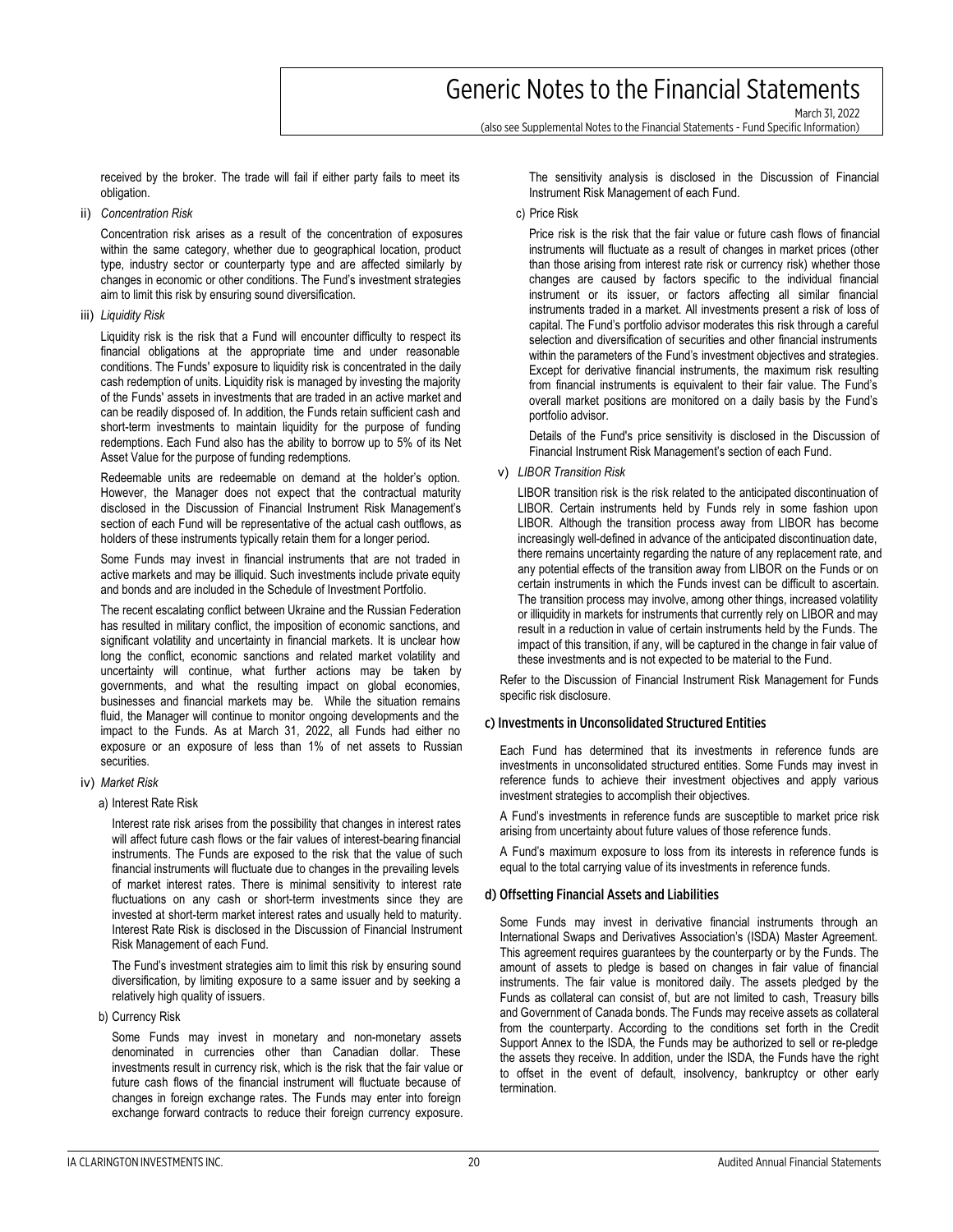**March 31, 2022** 

**(also see Supplemental Notes to the Financial Statements - Fund Specific Information)** 

### **6. Open currency contracts**

**The following is a list of abbreviations used in the Currency Contracts table which can be found in the Supplemental Notes to Financial Statements - Fund Specific Information and is applicable for a Fund who engages in Currency Contracts:** 

**AUD - Australian Dollar; ARS - Argentine Peso; BMD - Bermudian Dollar; BRL - Brazilian Real; CAD - Canadian Dollar; CHF - Swiss Franc; CLP - Chile Peso; CNH - Chinese Yuan; CNY - Chinese Yuan; COP - Columbian Peso; CZK - Czech Koruna; DKK - Danish Krone; EGP - Egyptian Pound; EUR - Euro; GBP - British Pound; GHS - Ghanaian Cedi; HKD - Hong Kong Dollar; HUF - Hungarian Forint; IDR - Indonesian Rupiah; ILS - New Israeli Shekel; INR - Indian Rupee; JPY - Japanese Yen; KES - Kenya Shilling; KRW - South Korean Won; KZT - Kazakhstani Tenge; MXN - Mexico Peso; MYR - Malaysian Ringgit; NGN - Nigeria Naira; NOK - Norwegian Krone; NZD - New Zealand Dollar; PEN - Peruvian Sol; PHP - Philippine Peso; PLN - Polish Zloty; RON - Romanian Leu; RUB - Russian Ruble; SEK - Swedish Krona; SGD - Singapore Dollar; THB - Thai Baht; TRY - Turkey Lira; TWD - New Taiwan Dollar; USD - United States Dollar; UYU - Uruguayan Peso; ZAR - South African Rand.** 

### **7. Related Party Transactions**

#### **a) Management Fees**

**Each series of the Funds, except Series I, Series O and Series V, pays an annual management fee to the Manager which is calculated daily based on the daily NAV of each series and payable monthly in arrears plus applicable taxes, as disclosed in the Management Fees section of the Supplemental Notes to Financial Statements - Fund Specific Information.** 

**Management fees for Series I, Series O, and Series V units are negotiated and paid directly by the investor or the portfolio manager, not by the Fund. These fees will not exceed the Series A or Series T management fees of the Funds.** 

**Management fees for Series P units are paid directly by the investor, not by the Fund, and will not exceed the Series E management fees of that Fund. The Series P management fee is paid by a redemption of Series P units held by the investor.** 

**The Manager may reduce the effective management fee payable by some unitholders, by causing the Funds to make management fee distributions to these unitholders so that the effective management fee will equal a target rate. If we reduce or rebate a portion of the management fee, a Fund pays an amount equal to the reduction either as a special distribution (a "management fee distribution", in the case of trust funds) or as a direct rebate (in the case of corporate class funds). The management fee distribution or rebate is reinvested in additional Securities of a Fund and is not paid to investors in cash.** 

**All expense payable amounts located in the Statements of Financial Position, if any, are composed of Management Fees and Fixed Administration Fees which are related party transactions.** 

**At its sole discretion, the Manager may waive management fees or absorb expenses of the Funds. Such waivers and absorptions can be terminated at any time, but can be expected to continue until such time as the Funds are of sufficient size to reasonably absorb all management fees and expenses incurred in their operation. Even where continued, the amount of waivers and absorptions can fluctuate from time to time.** 

**In order to avoid duplication of management fees, if a Fund invests directly in a Reference Fund managed by IA Clarington or an affiliate it may purchase Series I Securities (or the equivalent) of the Reference Fund and will not be charged a management fee or a fixed expense charge in respect of those securities. Alternatively, if Series I Securities (or the equivalent) are not purchased in these circumstances, we make sure that there is no duplication of management fees. In addition, if a Fund invests in another mutual fund, it will** 

**not pay duplicate sales charges or redemption fees with respect to the purchase or redemption by it of securities in the Reference Fund.** 

#### **b) Fixed Administration Fees and Operating Expenses**

#### **i) For all Funds, except for IA Clarington Global Equity Exposure Fund**

**The Manager pays the operating expenses of each Fund, other than the "Fund Costs" (as defined below) (the "Operating Expenses"), in exchange for the payment by each Fund of an annual fixed rate administration fee (the "Administration Fee") with respect to each series of a Fund, except for the IA Clarington Global Equity Exposure Fund.** 

**The Administration Fee is equal to a specified percentage of the NAV of each series of a Fund, calculated and paid in the same manner as the management fees for such Fund. The Operating Expenses payable by the Manager include, but are not limited to, audit fees, fund accounting costs, transfer agency and recordkeeping costs, custodian costs, administration costs and trustee services relating to registered tax plans, costs of printing and disseminating prospectuses, annual information forms, fund facts and continuous disclosure materials, legal fees, investor communication costs and regulatory filing fees. The Manager is not obligated to pay any other expense, cost or fee, including those arising from new government or regulatory requirements relating to the foregoing expenses, costs and fees. Dealer compensation programs and any advertising, marketing and promotional costs are the responsibility of the Manager.** 

**In addition to the Administration Fee, the Funds also pay certain expenses, "Fund Costs", which include fees, costs and expenses associated with all taxes, borrowing or interest, directors' fees, securityholder meetings, Independent Review Committee or other advisory committees, compliance with any governmental and regulatory requirements imposed commencing after June 20, 2013 (including relating to the Operating Expenses), and any new types of costs, expenses or fees not incurred prior to June 20, 2013, including arising from new government or regulatory requirements relating to the Operating Expenses or related to external services that were not commonly charged in the Canadian mutual fund industry as of June 20, 2013. The Manager may, in some years and in certain cases, pay a portion of a series' Administration Fee or Fund Costs. The decision to absorb the Administration Fee or Fund Costs, or a portion thereof, is reviewed annually and determined at the discretion of the Manager without notice to securityholders.** 

**ii) For IA Clarington Global Equity Exposure Fund** 

**The IA Clarington Global Equity Exposure Fund ("GEEF"), is responsible for payment of all expenses relating to its operation and the carrying on of its business. This includes, but is not limited to, legal, audit and custodial fees, taxes, brokerage fees, interest, operating and administrative fees, various costs and expenses. The GEEF is responsible for the fees, costs and expenses of financial and other reports and prospectuses required to comply with all regulatory requirements in connection with the distribution of securities. The GEEF is also responsible for its operating expenses, which are calculated and accrued daily based on its average net asset value. The Manager pays for these operating expenses on behalf of the GEEF, except for certain expenses such as interest and taxes, and is then reimbursed by the GEEF. Dealer compensation programs and any advertising, marketing and promotional costs are the responsibility of the Manager.** 

**The GEEF does not pay the Manager a management fee. Instead, investment management fees are paid by the investor. Because the Target Click Funds are the investors in the GEEF and because IA Clarington Investments Inc. is the manager of the GEEF as well as the Target Click Funds, no management fee is payable by the Target Click Funds.** 

**For the provision of Fund accounting services beginning April 1, 2016, the GEEF paid a service fee to Industrial Alliance Insurance and Financial Services Inc. ("Industrial Alliance"). As at March 31, 2022 and March 31,**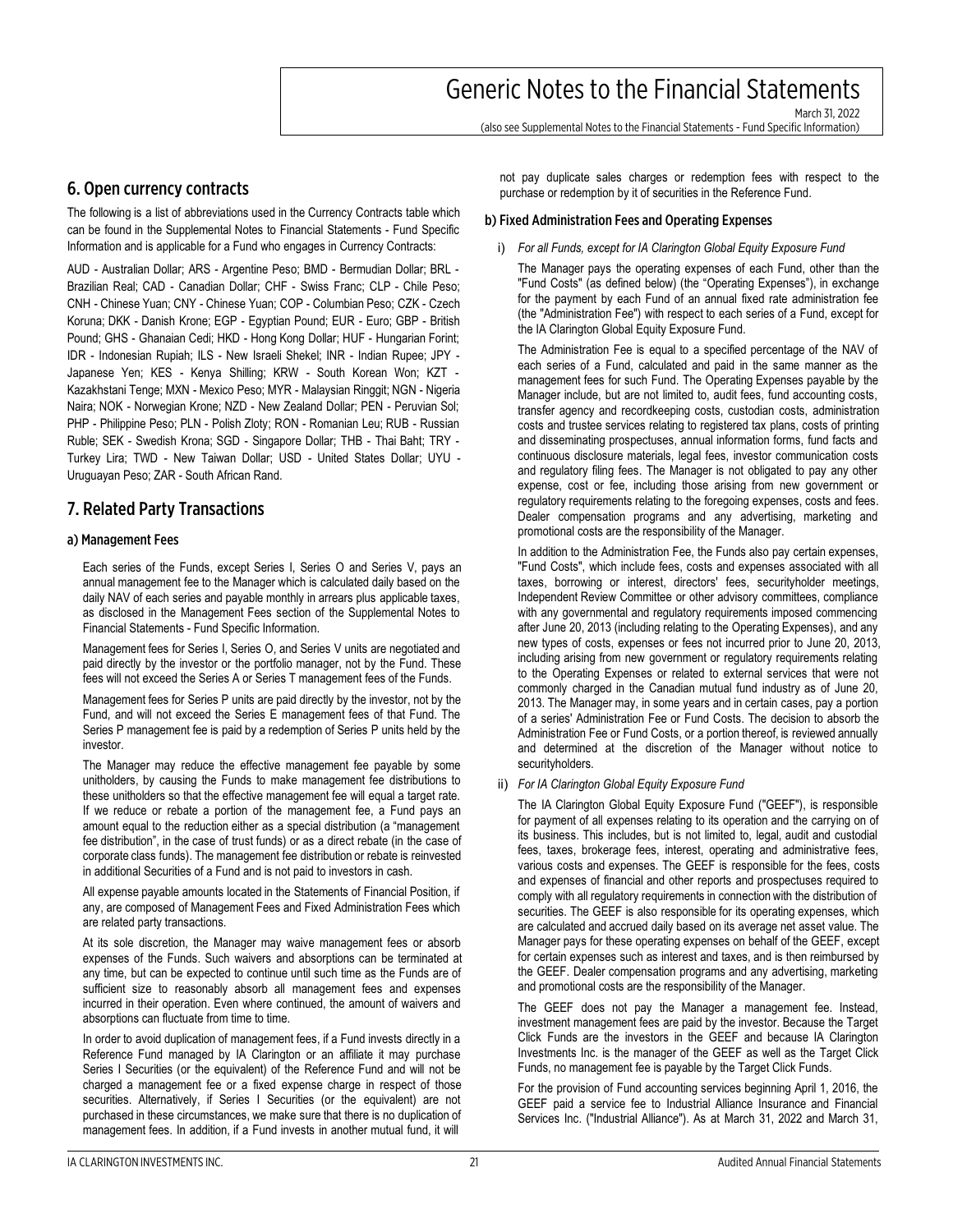**March 31, 2022** 

**(also see Supplemental Notes to the Financial Statements - Fund Specific Information)** 

**2021, the total service fee paid to Industrial Alliance was approximately \$1,978 and \$23,730, respectively, and there was no accrued portion outstanding. IA Clarington is wholly owned by Industrial Alliance. The GEEF offers only institutional series of Units available for purchase by other mutual funds or institutional investors only. Units of the GEEF are held solely by the Target Click Funds.** 

#### **c) Brokers and Dealers**

**Certain of the Funds have established or may establish standard broker-dealer agreements with iA Private Wealth Inc., (formerly, Industrial Alliance Securities Inc.), a subsidiary of Industrial Alliance and related company.** 

#### **d) Other Related Party Transactions**

**Pursuant to applicable securities legislation, the Funds may rely on the standing instructions from the Independent Review Committee ("IRC") with respect to one or more of the following transactions:** 

- **i) trades in securities of iA Financial Corporation Inc.;**
- **ii) investments in securities of issuers during, or for 60 days after, the period in which a related party dealer acts as an underwriter in the distribution of such securities;**
- **iii) purchases or sales of securities of an issuer from or to another investment fund managed by IA Clarington.**

**The applicable standing instructions require that the above activities be conducted in accordance with IA Clarington policy and that IA Clarington advise the IRC of a material breach of any standing instruction. IA Clarington policy requires that an investment decision represents the business judgment of the portfolio manager, uninfluenced by considerations other than the best interests of the Funds.** 

### **8. Redeemable Units**

**Each Fund's redeemable units are managed in accordance with its investment objectives, as outlined in the Fund's prospectus. Each Fund seeks to achieve its investment objectives, while managing liquidity in order to meet redemptions. The Statements of Changes in Net Assets Attributable to Holders of Redeemable Units identifies the changes in the Fund's redeemable unit during the periods.** 

**The authorized redeemable units of each series of the Trusts consists of an unlimited number of units without nominal or par value.** 

**Units of a series of a Trust are redeemable at the option of the holder in accordance with the Declaration of Trust at the current NAV of that series.** 

**Units of each Fund are deemed to be a financial liability because of each Fund's multiple series structure and each series has non-identical features. The Funds' outstanding units include a contractual obligation to distribute any net income and net realized capital gains annually (in cash at the request of the unitholder). Therefore the ongoing redemption feature is not the units' only contractual obligation. The Fund's outstanding redeemable units are classified as financial liabilities in accordance with the requirements of International Accounting Standard 32 Financial Instruments: Presentation.** 

**The purchase and redemption charges to investors in Series A, Series B, Series B5, Series T4, Series T5, Series T6, Series T8, Series X, Series X5 and Series Y units of a Trust differ depending on the purchase option. They can be charged either an upfront sales commission upon purchase that is payable to their dealer, or a redemption fee upon redemption that is payable to the Manager. The Manager also charges the Series a management fee.** 

**Series E, Series E4, Series E5, Series E6, Series EX, Series EX5 and Series EX6 units are available to investors who invest at least \$100,000. The Manager also charges the Series a management fee.** 

**Investors in Series EF, Series EF4, Series EF5, Series EF6, Series F, Series F4, Series F5, Series F6, Series F8, Series FX, Series FX5, Series FX6 and Series W units of a Trust do not pay sales commission upon purchase, nor redemption fees upon redemption. Investors pay an annual fee, the amount of which is negotiated with their dealer, to their dealer for investment advice and other services. The Manager also charges the Series a management fee.** 

**Investors in Series I, Series O and Series V units of the Trust do not pay sales commission upon purchase, nor redemption fees upon redemption. Investors negotiate a separate fee that is paid directly to the Manager. No management fees are charged to the Funds with respect to Series I, Series O and Series V units.** 

**For investors in Series L, Series L4, Series L5, Series L6, Series L8, Series LX and Series LX5 units their dealer will pay a redemption charge to the Manager. The Manager also charges the Series a management fee.** 

**Series P, Series P4, Series P5 and Series P6 units are available to investors who invest at least \$100,000. Investors are charged a management fee based on the amount of their investment which are paid directly to the Manager. No management fees are charged to the Funds with respect to Series P, Series P4, Series P5 and Series P6 units.** 

**The management fees charged by the Manager to each Fund for all units other than Series I, Series O and Series V units are listed in the Supplemental Notes to Financial Statements - Fund Specific Information.** 

**A Fund may offer series which distribute monthly. Monthly distributions will generally consist of net income and/or return of capital. Distributions can either be reinvested in additional units or paid in cash. All distributions by the Fund in respect of ETF Series Securities will be made in cash. If you subscribe for ETF Series Securities during the period that is one business day before a Distribution Record Date until that Distribution Record Date, you will not be entitled to receive the applicable distribution in respect of those ETF Series Securities.** 

### **9. Soft Dollar Commissions**

**In addition to paying for the cost of brokerage services in respect to security transactions, commissions paid to certain brokers may also cover research services provided to the investment manager. The value of the research services included in the commissions paid by the Funds to those brokers can be found in the Supplemental Notes to Financial Statements - Fund Specific Information.** 

### **10. Securities Lending**

**Certain Funds may enter into securities lending transactions. These transactions will be used in conjunction with other investment strategies in order to seek enhanced returns. The credit risk related to securities lending transactions is limited by the fact that the value of cash or securities held as collateral by the Funds in connection with these transactions is at least 105% of the fair value of loaned securities, except on loans for U.S. securities or global fixed-income securities, for which the applicable percentage will be 102%. This amount is deposited by the borrower with a lending agent until the underlying security has been returned to the Funds in order to provide for the risk of counterparty default or collateral deficiency. The fair value of the loaned securities is monitored on a daily basis with additional collateral obtained or refunded as the market values fluctuate. It is the Funds' practice to obtain a guarantee from the lending agent**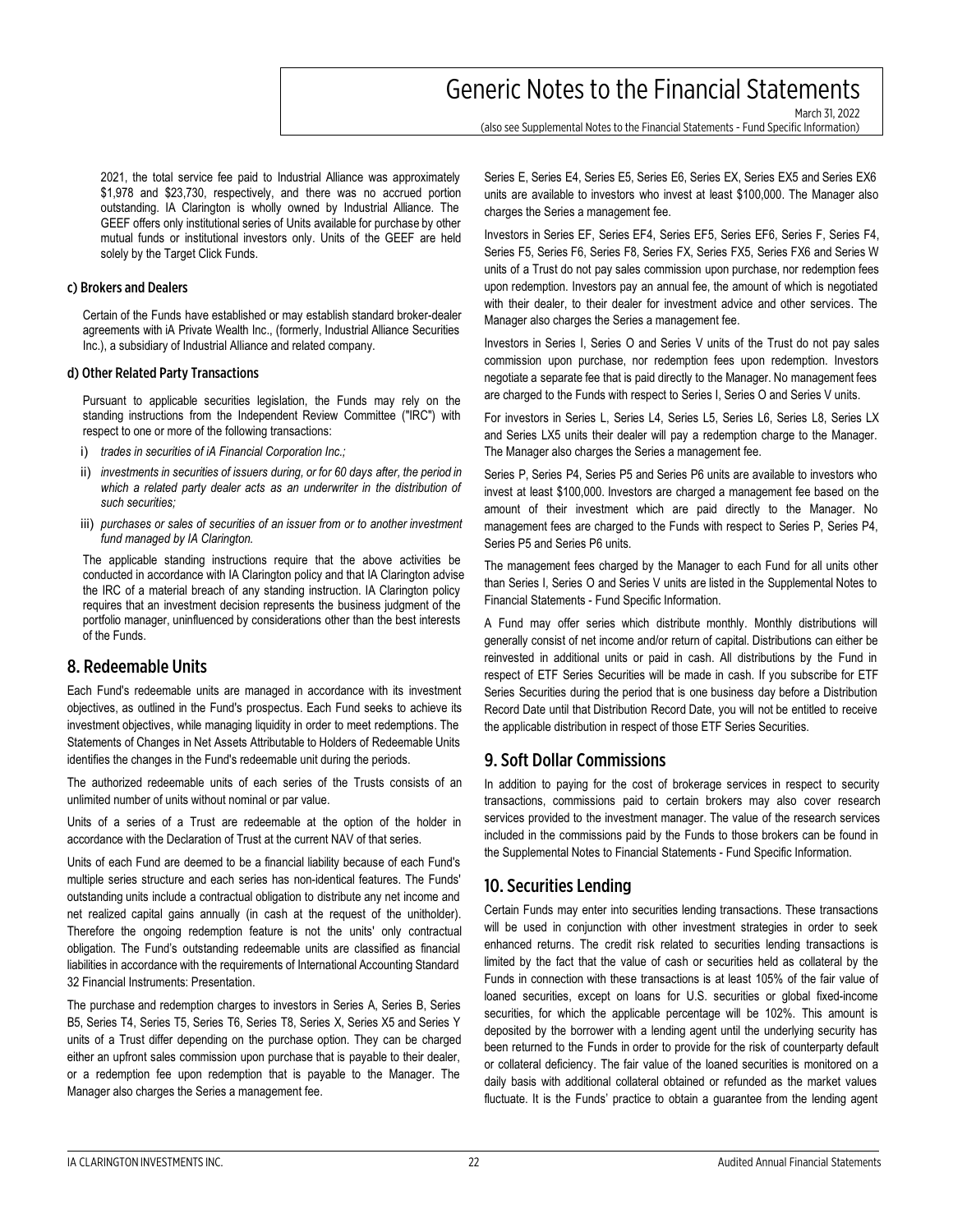**March 31, 2022 (also see Supplemental Notes to the Financial Statements - Fund Specific Information)** 

**against counterparty default, including collateral deficiency. Income from securities lending is disclosed separately in the Statements of Comprehensive Income.** 

### **11. Income Taxes**

**The Funds each qualify or are expected to qualify as a mutual fund trust, under the provisions of the Canadian Income Tax Act and, accordingly, are not subject to income tax on that portion of their net investment income, including net realized gains, that is distributed to Unitholders. Such distributed income is taxable in the hands of the Unitholders. Income tax on net realized capital gains is generally recoverable, as redemptions occur, by virtue of the refunding provisions contained in the Canadian Income Tax Act. Sufficient income and net realized capital gains have been distributed to the Unitholders, therefore no provision for income taxes has been recorded in the accompanying financial statements.** 

**The IA Clarington International Equity Fund and IA Clarington Inhance Global Equity SRI Fund are deemed to be a quasi-mutual fund trusts.** 

**As at the December 31, 2021 tax year end, the Funds, had capital and non-capital loss carry forwards for income tax purposes as disclosed in the Supplemental Notes to Financial Statements - Fund Specific Information. Non-capital losses expire as noted. Capital losses may be carried forward indefinitely to be applied against future capital gains.** 

**Income from investments held by the Funds may be subject to withholding taxes in the jurisdictions other than those of the Funds as imposed by the country of origin. Withholding taxes, if any, are shown in a separate item in the Statements of Comprehensive Income.** 

### **12. Revision of Comparative Information**

**Where applicable, the comparative information on the Statements of Comprehensive Income have been revised. Amounts previously recorded as Interest for distribution purposes and Dividends have been revised to Distributions and allocations from investment funds.**